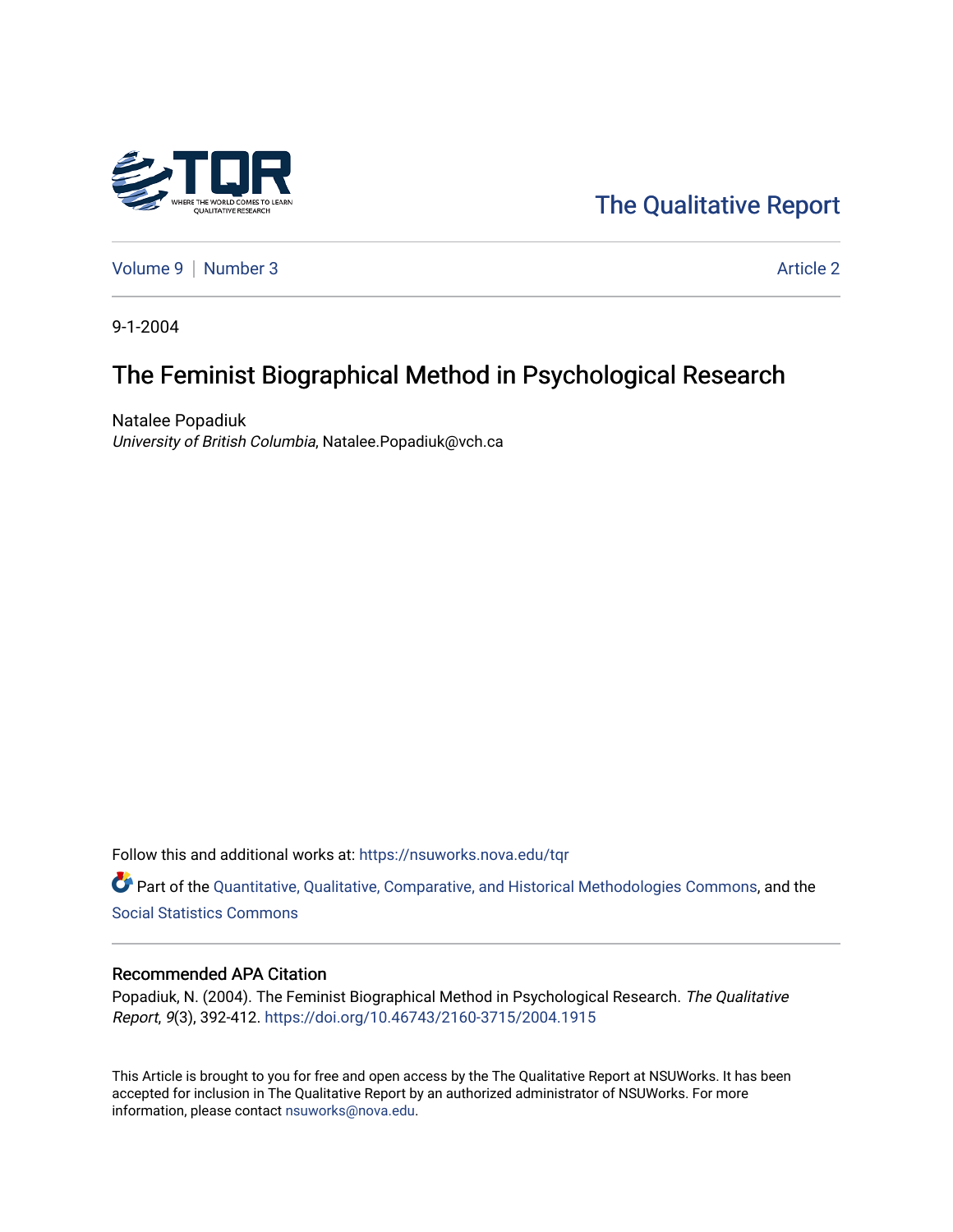

# The Feminist Biographical Method in Psychological Research

## Abstract

The feminist biographical method is an in-depth interpretive methodology that is useful for research in the field of psychology. I believe that this qualitative method is an excellent tool for analyzing individual narratives of participants lives in relation to the larger cultural matrix of the society in which they live. Although an oral interview is often the primary strategy employed for data collection in this methodology, other sources of information such as personal journals, official documents, and cultural texts are also exciting additions to the research. The strengths of the feminist biographical method include the depth, context, and meaning found in the research; the inclusion of women's experiences and voices in academic research; and the ability to conduct a sociopolitical analysis of potentially marginalized people. In this article, I delve into the feminist biographical method by providing discussion and examples from research in the field, as well as from my own research. I provide the reader with a personal narrative on how-to conduct research using the feminist biographical method. In particular, I delineate the process of researching the lived experiences of women international students in difficult relationships. As a psychological researcher, I encourage others in the field of psychology to consider using the feminist biographical research to add context, depth, and richness to studies involving human participants.

## Keywords

Qualitative Research Methodologies, Feminist Research, Biographical Research, International Students, Women's Issues, Intimate Relationships, and Abusive Relationships

## Creative Commons License



This work is licensed under a [Creative Commons Attribution-Noncommercial-Share Alike 4.0 License](https://creativecommons.org/licenses/by-nc-sa/4.0/).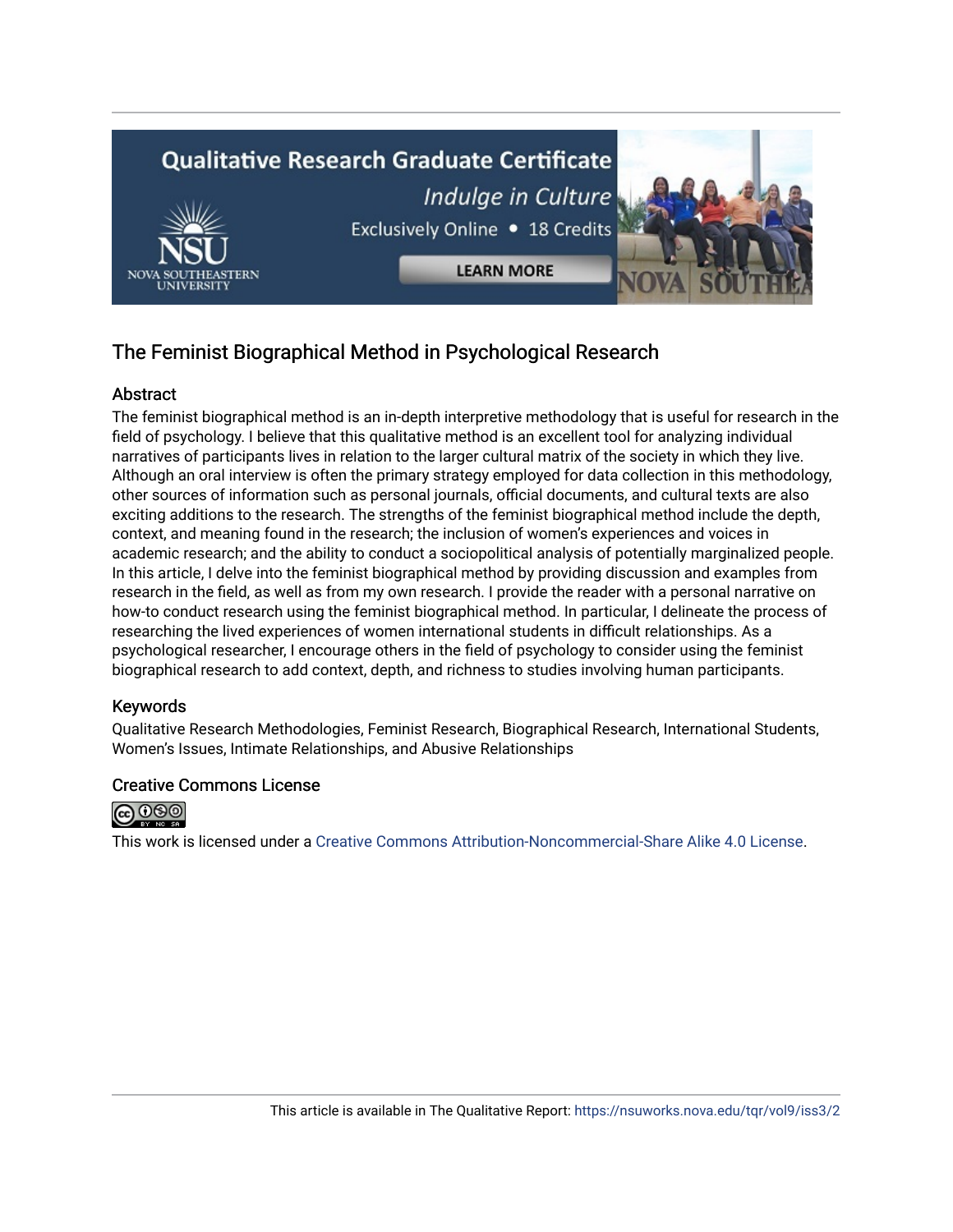# **The Feminist Biographical Method in Psychological Research**

# **Natalee Popadiuk**

University of British Columbia, Vancouver, British Columbia, Canada

*The feminist biographical method is an in-depth interpretive methodology that is useful for research in the field of psychology. I believe that this qualitative method is an excellent tool for analyzing individual narratives of participants' lives in relation to the larger cultural matrix of the society in which they live. Although an oral interview is often the primary strategy employed for data collection in this methodology, other sources of information such as personal journals, official documents, and cultural texts are also exciting additions to the research. The strengths of the feminist biographical method include the depth, context, and meaning found in the research; the inclusion of women's experiences and voices in academic research; and the ability to conduct a sociopolitical analysis of potentially marginalized people. In this article, I delve into the feminist biographical method by providing discussion and examples from research in the field, as well as from my own research. I provide the reader with a personal narrative on "how-to" conduct research using the feminist biographical method. In particular, I delineate the process of researching the lived experiences of women international students in difficult relationships. As a psychological researcher, I encourage others in the field of psychology to consider using the feminist biographical research to add context, depth, and richness to studies involving human participants. Key words: Qualitative Research Methodologies, Feminist Research, Biographical Research, International Students, Women's Issues, Intimate Relationships, and Abusive Relationships* 

*I want research that begins in a place of unknowing, with a leap of faith, a courageous willingness to embark on a journey. I want research that seeks out mysteries and acknowledges even the muddled, mad, mesmerizing miasma that rises up as a kind of breath and breathing, connected with the pulsing and compelling rhythms of the heart (Leggo, 1999).*

## **Introduction**

Deciding on an appropriate research methodology is not an easy task for burgeoning qualitative researchers. Today there are many choices including action research (Greenwood & Levin, 1998; Taylor, 1994), critical theory (Alvesson & Skoldberg, 2000; Fox & Prilleltensky, 1997), discourse analysis (Potter & Wetherell, 1995), ethnography (Hammersley & Atkinson, 1995), feminist research (Fine, 1994; Usher, 1996; VanderPlaat, 1999), and grounded theory (Charmaz, 2000; Strauss & Corbin, 1990) to name only a few. Besides the sheer number of qualitative methodologies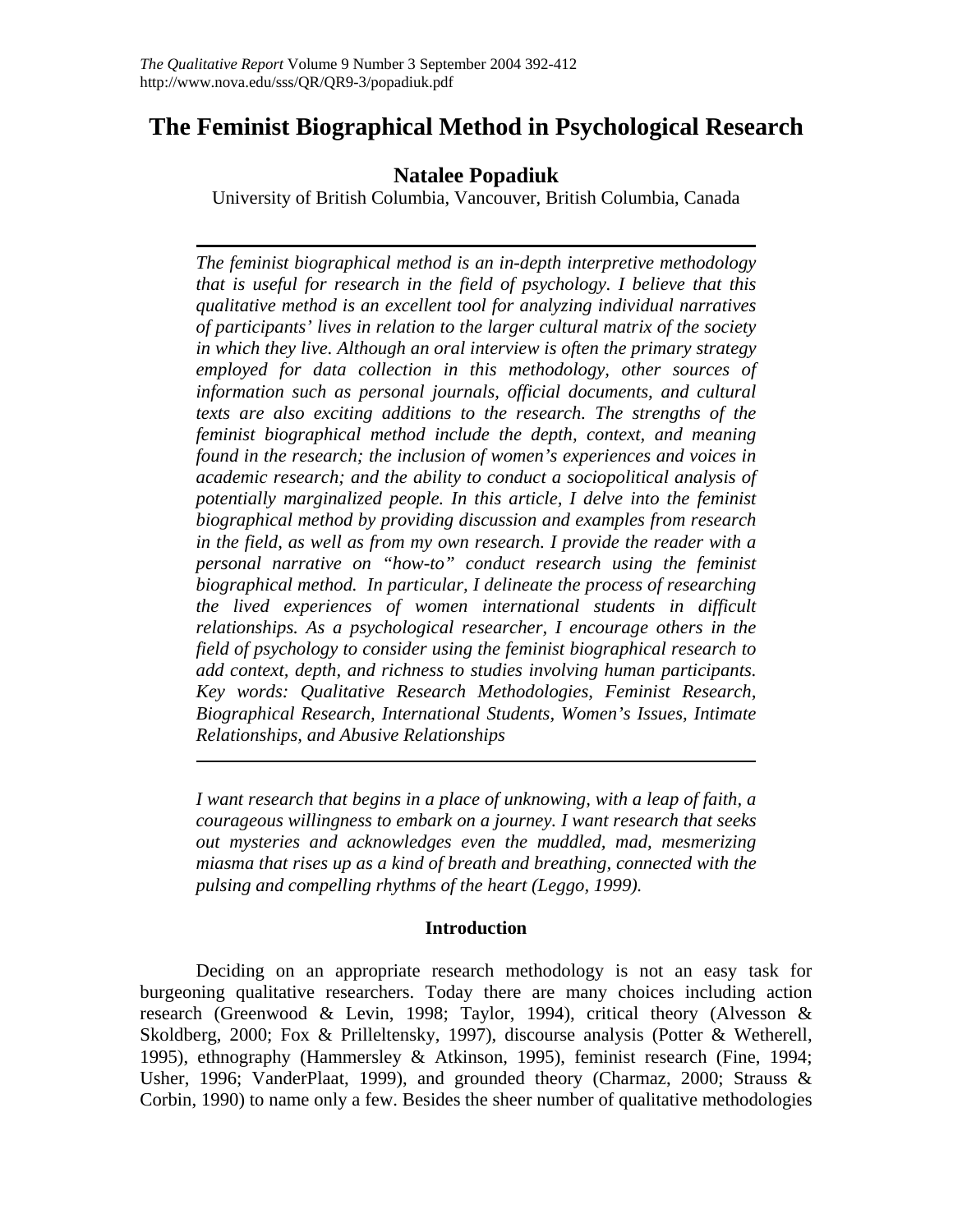available, further complications arise when considering the practical and theoretical implications of each method. For instance, grounded theory stems from a positivist tradition that straddles both quantitative and qualitative realms. This kind of research will provide a very different context for conducting, analyzing, and interpreting data than interpretivist methods that built upon humanistic, hermeneutic understandings. Also important to consider is that in every academic discipline some research methods will be foregrounded as valuable, time-honored, and accepted while others are left in the background, considered inappropriate, or are simply unknown. These latter methods then, become unacceptable tools of investigation within any given department, university, or even an entire field. Since the feminist biographical method is rarely used in psychological inquiry, I would like to make a case that this method should be considered and utilized for this kind of research.

In order to situate myself, I will share my own process of finding a method that not only fits well with my research, but also with my philosophy as a therapist and educator. While studying and preparing extensively for my candidacy exams during my doctoral program in Applied Psychology, I took many courses in qualitative inquiry, read voraciously on the subject, and fretted with other students about how to make the final decision on choosing an appropriate methodology. Part of the confusion for all of us seemed to lay in the fact that many qualitative methods overlap, in part, by utilizing similar strategies, particularly the oral interview. Together we lamented our predicament in attempting to choose the "right" method and sometimes wondered if it wouldn't be more straightforward to use a quantitative design with set rules, procedures and expectations. However, as a therapist and educator I believe in and value the interconnectedness between people, development through relationship, and the value of individual narratives. Therefore, I knew that finding a personally meaningful and academically suitable method was paramount in my search of possible alternatives.

Quite by accident, I found a book chapter written by Erben (1996), from an edited textbook on educational research (Scott  $&$  Usher, 1996), that highlighted the feminist biographical method Excited by the description of the method, I used Erben's reference list as a starting place and branched out to find other works on the subject including, journal articles (Csef & Stengl, 1992; Finger, 1988; Tomas & Dittmar, 1995), a professional journal dedicated to auto/biographical research (*Vitae Scholasticae)* and various edited book chapters and books (Denzin, 1989; Iles, 1992; Mann, 1994; Smith, 1994; Tierney, 2000). The examples of the biographical method that I read about highlighted the flexibility of the method over and over again by its inclusion of multiple strategies for data collection such as interviews, focus groups, observations, and personal reflections. What especially intrigued me was the discovery that written texts were often used as a major part of the research endeavor. Sometimes texts from the participants themselves were collected and analyzed such as journals, poems, and stories. At other times, texts from cultural sources such as novels, historical accounts, religious texts and the media were utilized. Considering that my undergraduate degree was in English Literature, my previous career was that of an English teacher, and writing was one of my passions, I was thrilled to bring together the two areas of study that had driven and continues to drive so much of my life—literature and psychology.

In this article, I introduce psychology researchers to the feminist biographical method, primarily because it is an overlooked, but much needed tool in our field. I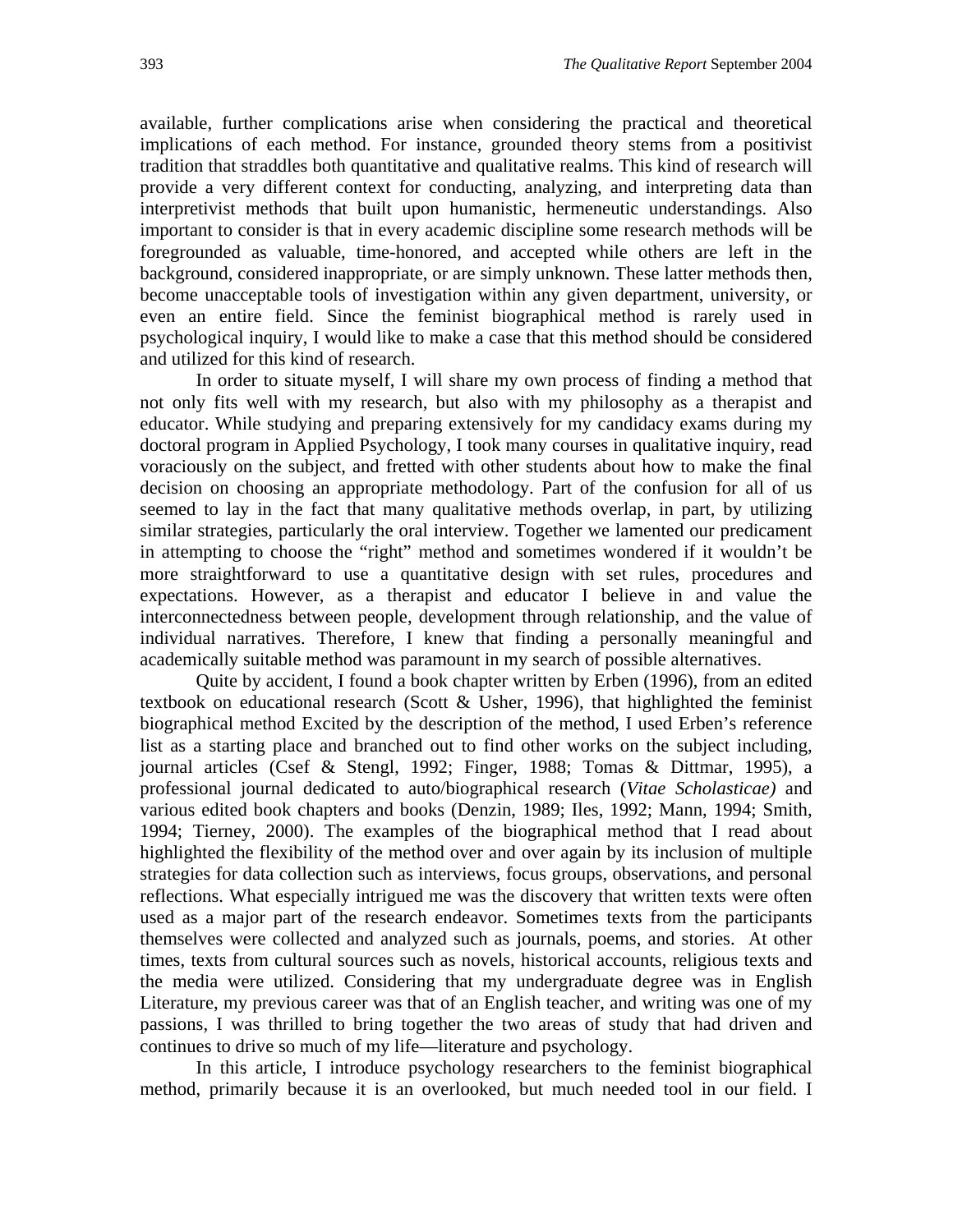believe that we are losing a significant and important perspective in psychological research by not acknowledging and including this method in the range of possible choices. What is lost is the richness gained from listening to individual and cultural stories. For example, in one area of psychological research focusing on international students, we examined the many issues associated with these students in our colleges and universities (Popadiuk & Arthur, 2004). I argued that although the international student literature provides a comprehensive and global sense of common issues, the information is typically superficial, stereotypical, and devoid of the unique, personal, and contextual circumstances of real and living people. Fortunately, this is beginning to change with researchers attempting to give voice to individual experiences of international students through qualitative methods that invite personal perspectives (Brinson  $\&$  Kottler, 1995; Huxur, Mansfield, Nazor, Schuetze, & Segawa, 1996; Shougee, 1999). Although qualitative work is becoming more apparent in research on international student issues (Alexander & Shaw, 1991; Brinson & Kottler, 1995; Han, Jamieson, & Young, 2000; Tyler & Boxer, 1996), the types of methods used in this area still remain primarily based on instruments and structured interviews. Furthermore, cultural texts, whether written, passed down orally through the generations, or portrayed visually and orally through the media are virtually neglected, despite the tremendous influence of these elements on cultural groups and individual stories (Popadiuk, 2002). Therefore, I propose that including more studies based on interpretive analysis of both written and oral narratives would significantly add to the field of psychological research by giving us in-depth, contextualized, and experiential accounts of the phenomenon under investigation.

## **The Utility of the Biographical Method for Studying Lives**

 I believe that the feminist biographical method is an excellent research methodology for addressing: (a) depth, context, and meaning in research; (b) women's experiences and voices; and (c) a sociopolitical analysis of marginalized people. First, the feminist biographical method provides depth, context, and meaning to the phenomenon under investigation. Although most people would agree that quantitative research is important and valuable, it is sometimes more difficult to see that it only provides a partial and limited perspective. For example, when researching abusive relationships I found that it was a much different experience to learn about the number of slaps, hits and punches exchanged between intimate partners, than to learn about a woman's actual experience of receiving physical and emotional blows from her husband or boyfriend. The statistical analysis of abusive tactics can indeed inform, but it can also be used to negate the gendered aspect of spousal abuse. In my research on women international students I found that the ability to contextualize a woman's experience allowed for a more meaningful and rounded analysis of the situation. It also forced me to acknowledge the value-laden nature of the inquiry, the relationship between the researcher and the researched, the socially constructed aspects of reality, and the situational constraints of the inquiry (Denzin & Lincoln, 1994).

 The feminist biographical method has something significant to say about being human in our world and it does so in a way that provides context, depth, and meaning. It is critical to include this method in the field of psychology, because the method's theoretical underpinnings suppose a different understanding of what constitutes truth,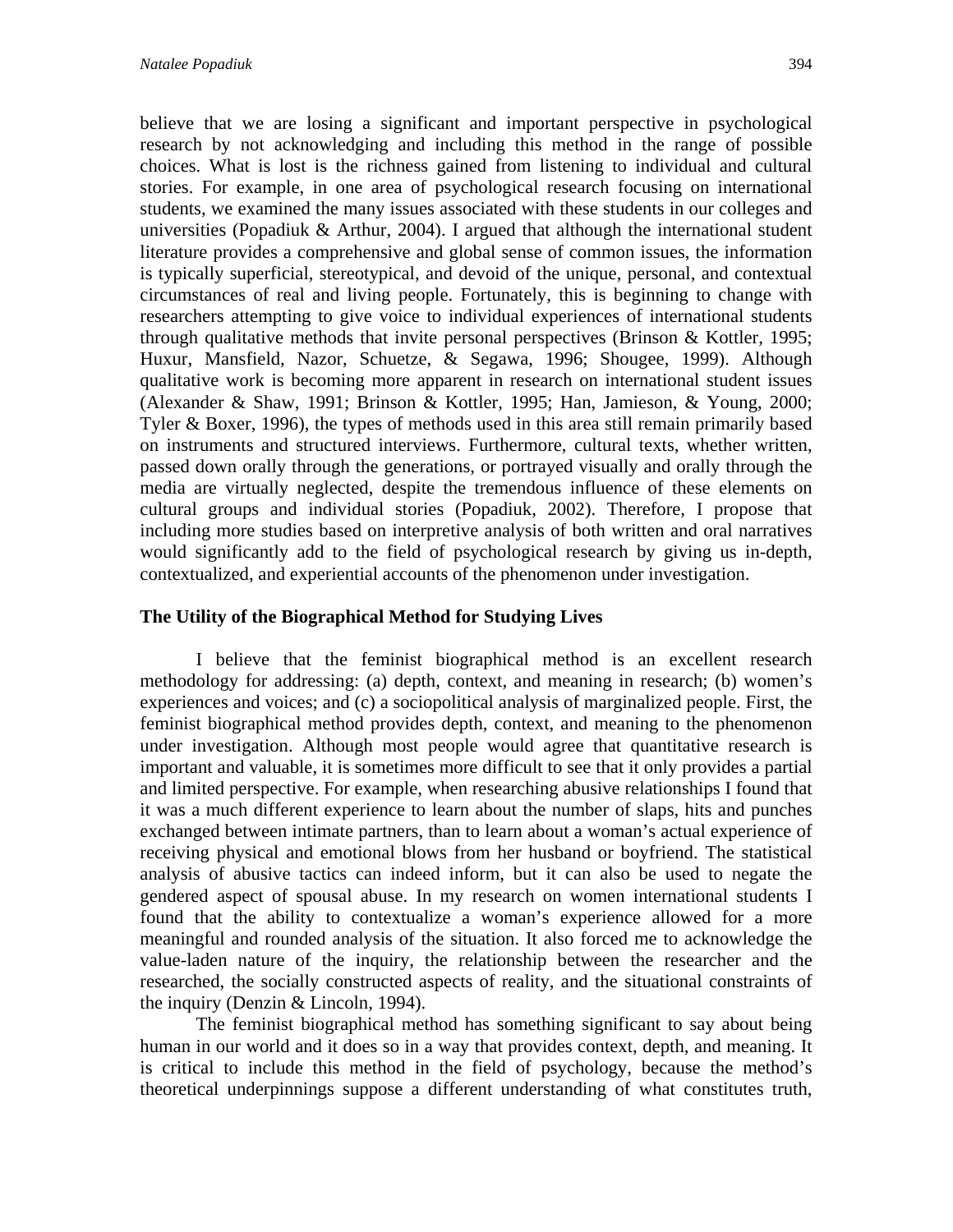knowledge, knowledge generation, and data analysis than that found in traditional psychological research. This method, then, asks different types of questions, approaches participants from a more holistic perspective, and seeks to compare individual experiences with larger sociopolitical and historical issues. Researchers using this method seek to acquire an inside understanding of the participant's definition of the situation by "grasping the subjective consciousness or intent of the actor from the inside" in order to understand his or her intentions, motives, desires, thoughts and so forth (Schwandt, 2000, p. 192). Schwandt goes on to say that qualitative researchers utilizing philosophical hermeneutics, such as with the biographical method, also look over the shoulders of the actors in order to figure out what the actors think they are up to. In sum, the feminist biographical method is a powerful research tool. It engages in research from a unique perspective that provides depth, meaning and context to the participants' lived experiences in light of the larger cultural matrix in which they live.

 Second, the feminist biographical method is an important approach for addressing women's lives because women have typically been silenced in society. Pirani (1992) states that "silence is that powerful and restrictive protection, particularly enforced by our patriarchal society, that hides so many truths, so many 'herstories'" (p. 14). Denzin (1989) speaks to the importance of biographical work when he says that it "must always be interventionist, seeking to give notice to those who may otherwise not be allowed to tell their story or who are denied a voice to speak" (p. 82). The feminist biographical method allowed me to uncover stories from women who may not have otherwise talked about their relationships and pain in such a public way. The women international students from my research broke strong cultural barriers meant to silence them against speaking to a stranger, an outsider, a Caucasian, about the difficulties with their men, their relationships, their cultures. The feminist biographical method helped eradicate the barriers, allowing me to join with these women, because of my sisterhood as a woman who has also experienced the pain of a difficult past relationship. By researching women's experiences, I join other feminist researchers who aim to generate new kinds of knowledge and truths based on women's experiences by using a method that calls for connection, meaning-making, and relationship rather than distance, logic, and objectivity (Miller & Stiver, 1997).

 Researchers, who utilize the feminist biographical method, including myself, have the conviction that "women's experiences are valuable and need to be recorded" (Gluck & Patai, 1991, p. 1). Broch-Due (1992) provides an explanation for the increased interest in biographies of women over the last ten to fifteen years. She states that "there is a general feeling that important qualities of many people's lives (and emphatically of women's lives) have been excluded from representation in the main body of research" (p. 93). I agree that research on women and women's issues have typically been left on the margins of academia, although this too is slowly changing. The field of psychology needs to continue the goal of balancing the research agenda by including increased emphasis on women and their issues. This would include alternative methodologies that contextualize and provide depth and meaning to the research, like the feminist biographical method. This shift toward a feminist research agenda using feminist methodologies is critical if we want to continue to question, challenge and change the constructions of gender and power imbalances and forms of privilege and power including race, ethnicity, socioeconomic status, sexual orientation, religion, and ability levels (Dankoski, 2000). In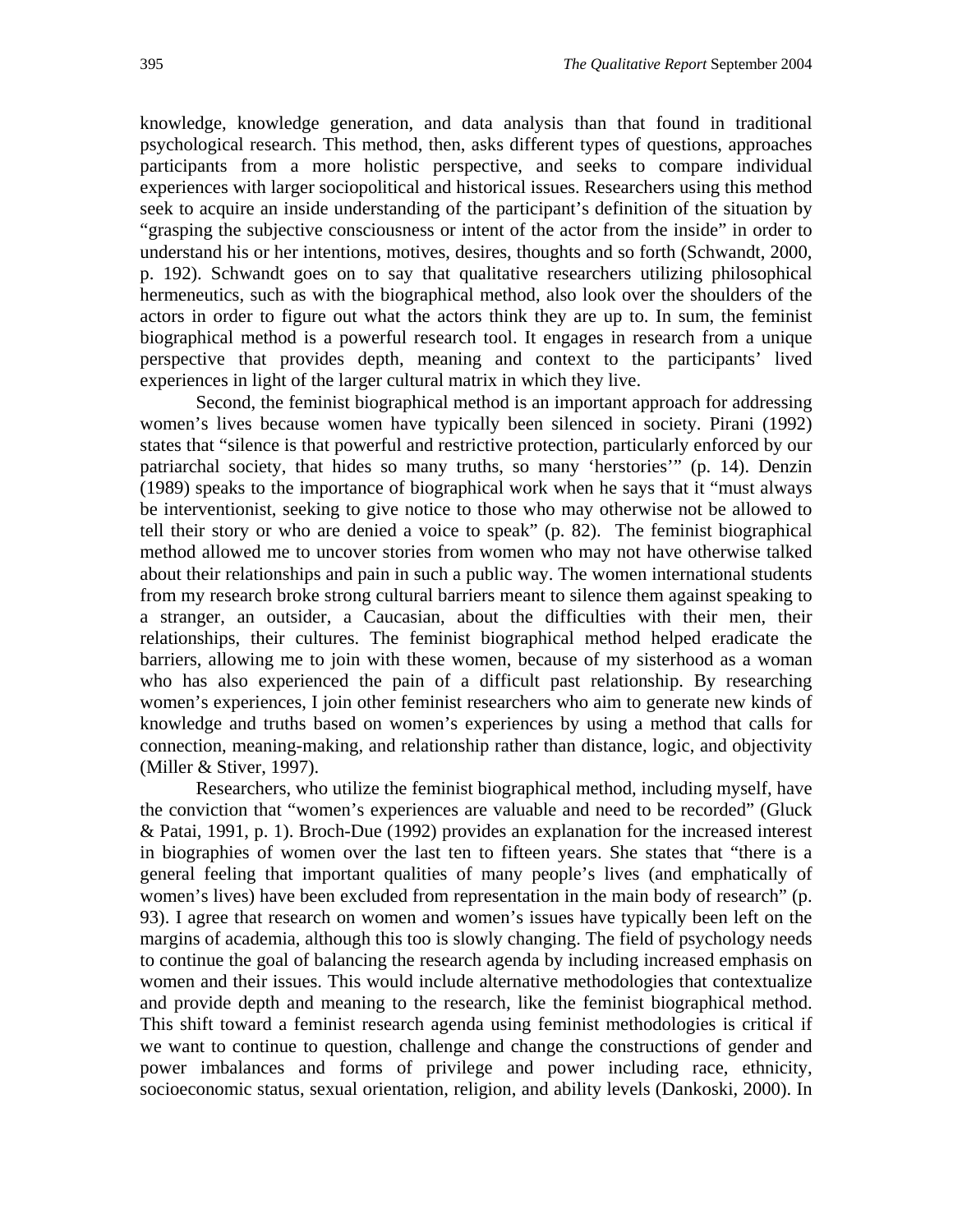sum, the feminist biographical method is a powerful tool for connecting and empathizing with women, learning about the particular concerns important to women, and broadening the lived experiences to include cultural manifestations of gendered power and privilege.

 Third, the feminist biographical method, like other feminist methodologies, emphasizes the sociopolitical and historical aspects of lived experience. As a feminist clinician and researcher, I was excited about the opportunity to utilize a critical theory lens to examine the individual stories and cultural texts collected for my research. With the feminist biographical method, issues of power, process, and social change, as well as issues of gender, culture, class, and heterosexual privilege could be central to the research inquiry and interpretation (Mahlstedt, 1999). In my own research, I was fascinated to examine the issues of gender, culture and socioeconomic status with women international students. In one of the interviews with a participant from China, I was surprised to hear the stark similarities between her upbringing and oppression as a woman and the stories of many North American women. Similar words and sentiments were shared: growing up with dolls and dresses; learning how to be "nice, good and quiet;" being chastised for engaging in "boy" activities; and experiencing the loss of self, freedom, and opportunities due to not being born male. The feminist biographical method allowed me as researcher to delve into the messy and often unacknowledged area of power, privilege and oppression through the women's stories and the readings of cultural stories, myths, studies, and the media.

 Although a feminist critique is not unique to the biographical method, I feel that the critical theory lens is too often overlooked, or more likely ignored in psychological research. Psychology, unfortunately, has a long tradition of remaining apolitical and removed from the social issues that impact individual, family, and systems functioning (Jackson, 2000; Strickland, 2000). Social justice is a moral imperative that should drive psychologists to understand that the "behaviors they seek to study, modify, and eliminate are related to gaps resulting from poverty, inequality, and inequity" (Mays, 2000, p. 326). Jesse Jackson stated in his address to the American Psychological Association on August 20, 1999, "Learning to live in a diverse social order requires that we question the prevailing precepts of our society and not seek the comfort of isolation within our own small group" (p. 328). I strongly believe in the importance of our field to move toward a broader sociopolitical analysis of people's lives, and understanding of how cultural influences including power, privilege, and access to education, health care, employment, wealth, and political influence are direct determinants of both physical and psychological health. The feminist biographical method opens up time and space to promote and interpret marginalized stories. The importance of spending time, money and effort in researching marginalized people and stories is critical in the healthy development of diverse individuals, families, and nations. In Jackson's words, "You, as good psychologists, as teachers, bring your light to dark places. Help us find all the lost sheep, and leave no one behind" (p. 330).

#### **Definitions and Salient Aspects of the Method**

I would like to begin the discussion of the feminist biographical method by drawing upon the current descriptions provided in the literature. The biographical method is a culturally produced artifact and an interpretive document that can be defined by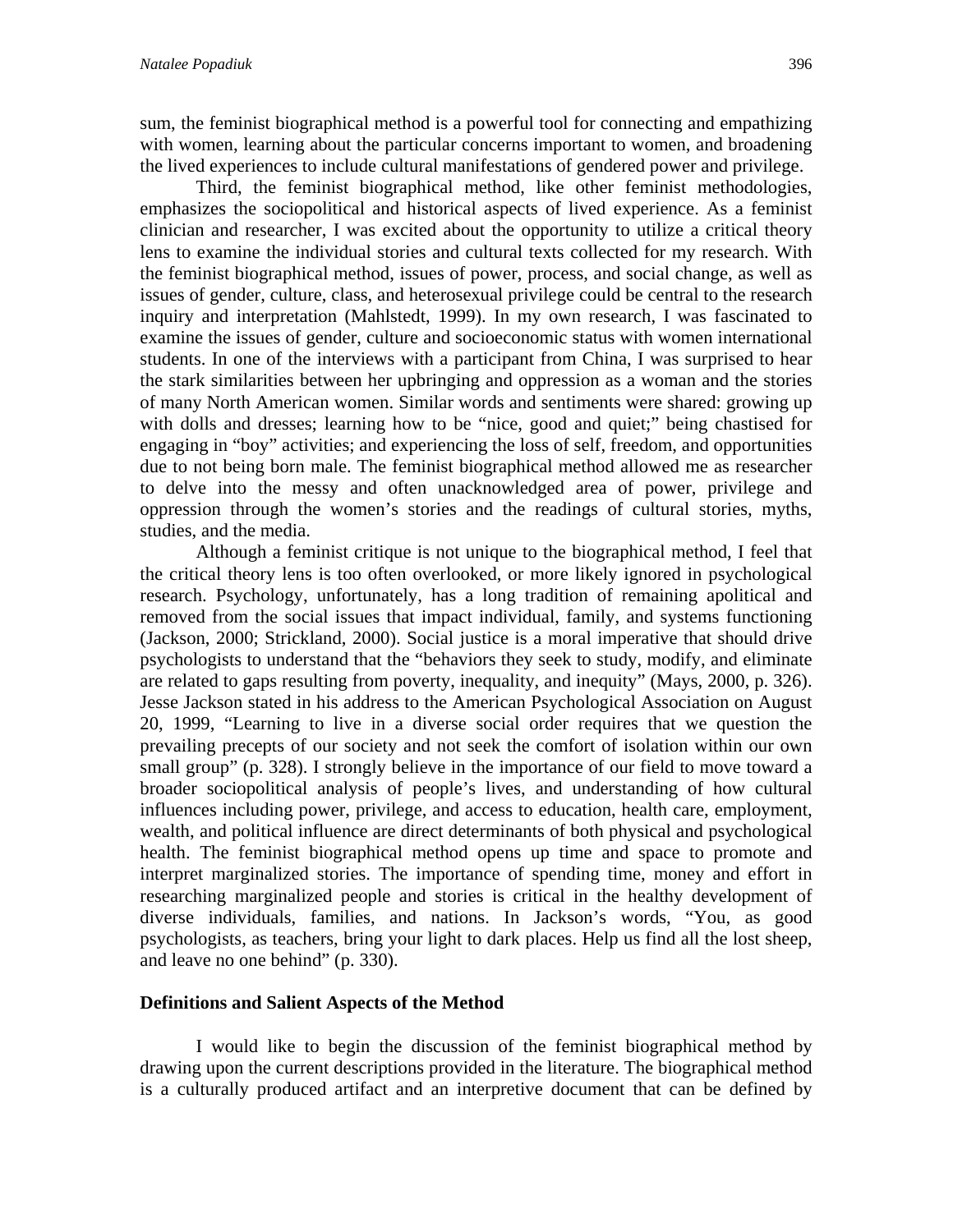method (e.g., interviews, focus groups), theoretical orientation (e.g., hermeneutics, phenomenology), or disciplinary strand (e.g., history, women's studies) (Tierney, 2000). Drawing from the social sciences, the approach has the possibility to explore individual narratives, to engage in psychological analysis and interpretation, and to utilize a feminist deconstruction of gender, culture, and power issues (Smith, 1994). Denzin and Lincoln (1994) further add to this description by stating that the biographical method is an interpretive research paradigm that encompasses narrative and interpretation, as well as lived experience and dialogue. When I first read these descriptions I imagined the powerful contribution that could be made to the field of psychology through the creation of literary, narrative accounts of individual lived experiences and cultural analyses.

In light of the many available qualitative methods for academic research in the field of psychology, I believe that there are two salient aspects of the feminist biographical method that makes it unique. First, there is an emphasis to include as few or as many different strategies for data collection and analysis as deemed appropriate and necessary to develop a comprehensive, multi-faceted investigation. For example, in her research with adolescent girls, Mann (1994) chose

(1) to record verbatim conversations that the girls had with each other and with the researcher,

- (2) to utilize autobiographical accounts provided by individual participants, and
- (3) to use an autobiographical account of her own marginalized childhood.

Other researchers support the need for biography to move beyond narration and storytelling to include interpretations and explanations stating that life experience cannot be separated from interpretation (Iles, 1992). In Mann's analysis of the data, she not only interpreted the various narratives from the perspective of an academic researcher and individual who had experienced the phenomenon, but she also included interpretations solicited from the girls' themselves about their own stories. By asking the participants for their interpretations, Mann is consistent with a feminist agenda that "challenges and questions power imbalances not based solely on gender, but also on sexuality, race, class, and therapist/client relationships" (Dankoski, 2000, p. 4). In this case, Mann chose to decrease the power imbalance by listening to and including her young, female participants' interpretations alongside her own, even when they were in direct conflict.

The second salient aspect of the feminist biographical method is the inclusion, analysis and interpretation of cultural texts. In my research on women international students' experiences of difficult relationship, I delved into the stories, fables, novels, traditions, religions, movies, television shows, media releases, government policies, sociological studies and the like to better understand the cultural, historical, philosophical, religious and familial contexts of the international students that I interviewed (Popadiuk, 2002). The addition of cultural texts provided a sociocultural perspective that added both breadth and depth to the analysis of the individual lives and narratives of the participants. The level of complexity and interplay between these two major components of the research, the individual interviews with participants and the diverse cultural texts from Hong Kong, China, Singapore, and Peru, proved to be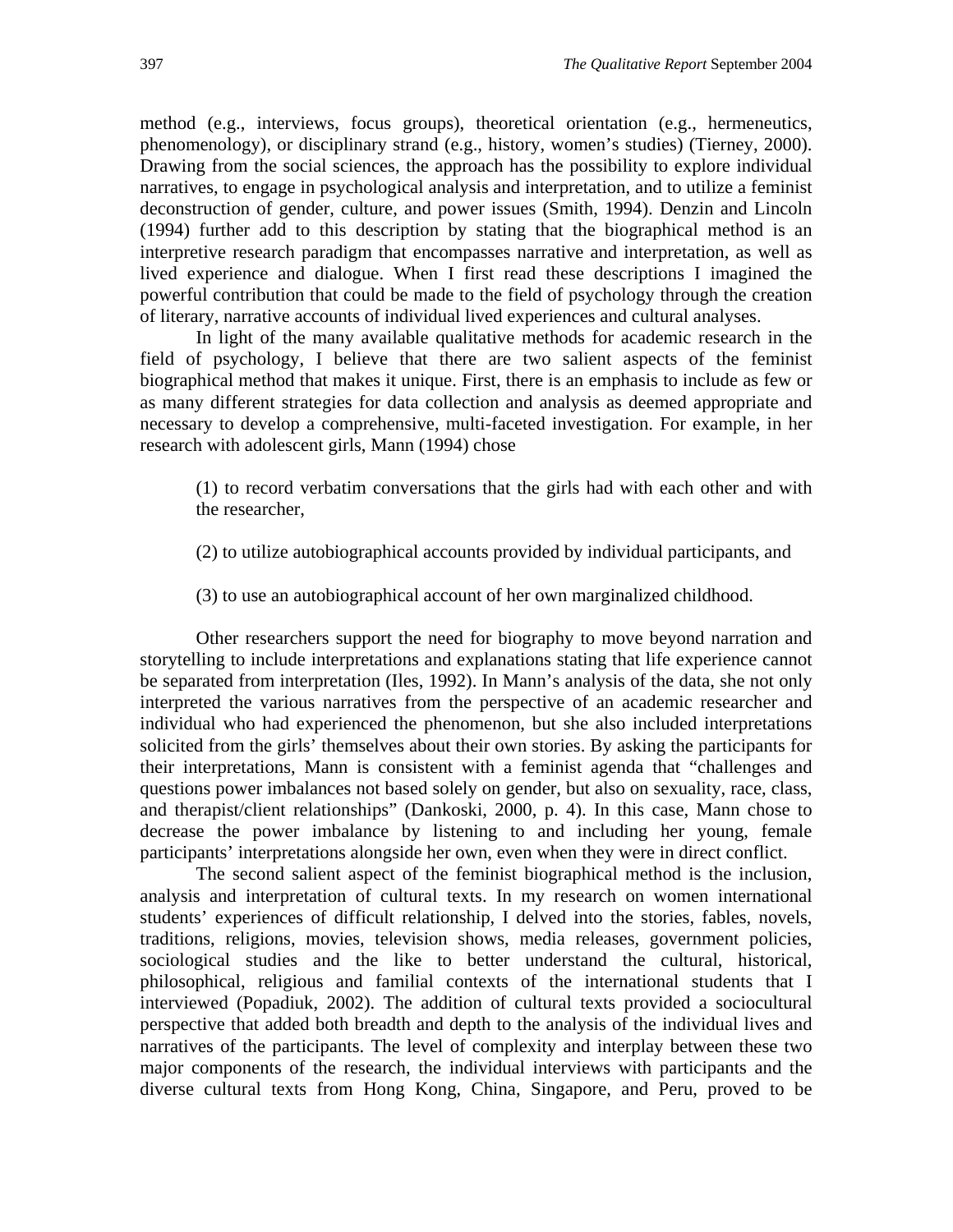fascinating, providing an entirely new dimension to the research that I would not have previously imagined. I assert that without the textual inclusion, critical information and knowledge would have been lost or misinterpreted.

#### **Research Plan**

In order to make the discussion of the feminist biographical method concrete I will use my own research process to provide examples of how one might undertake this work. I will not include a full write-up of my research results, since the focus of this paper is to highlight the utility of the feminist biographical method, not discuss my research findings, which will be published in another paper. My research consisted of six phases that, although distinct in many respects, also overlapped or circled back at different times during the process. Following a general description of the process, I describe particular aspects of the research in more detail. These aspects relate directly to the utility of this type of research because I demystify the process by providing detailed information about what I have done and why I have done it. Being transparent about my work is in keeping with a feminist agenda in which researchers attempt to consciously acknowledge and minimize power differences by maintaining an openness and vulnerability about oneself. Discussing the aspects of my research further relates to the utility of this method by the fact that I am sharing enough information to provide depth, context and meaning to the process. I disclose my own history and sociopolitical stance as far as it is necessary to allow others to see where I situate myself in relation to the topic and the process. Overall, the utility of this method as it relates to the *content*, namely that it provides depth, meaning and context, space for women's voices and issues, and a sociopolitical analysis, parallels what happens in the *process* of this type of research. Thus, by describing my process in the research I invite others to explore with me what I have done and why I have made particular choices about the work, rather than obscuring my motives or the challenges that inevitably face all researchers.

For the first phase of the study I conducted preliminary research to identify a particular group of women and a problem to investigate. After much reflection I finally decided to look at women international student issues, based on my interest in and involvement with international students. For my master's degree I had examined the transition issues associated with adolescent international students attending public school in an urban school district from a critical incident research study perspective (Popadiuk, 1998). I had also previously worked as a Coordinator for a highly successful international peer program at a large west coast Canadian university. Having finally made my decision, I developed research objectives, goals and questions based on my theoretical orientation and research methodology. I found this first phase of the process difficult, in that, I was overwhelmed by the sheer number of choices and areas of interest for both the content and the method.

In the second phase of research I immersed myself in the literature on:

(1) international students and cross-cultural psychology,

(2) marital and relationship theories and counseling interventions, and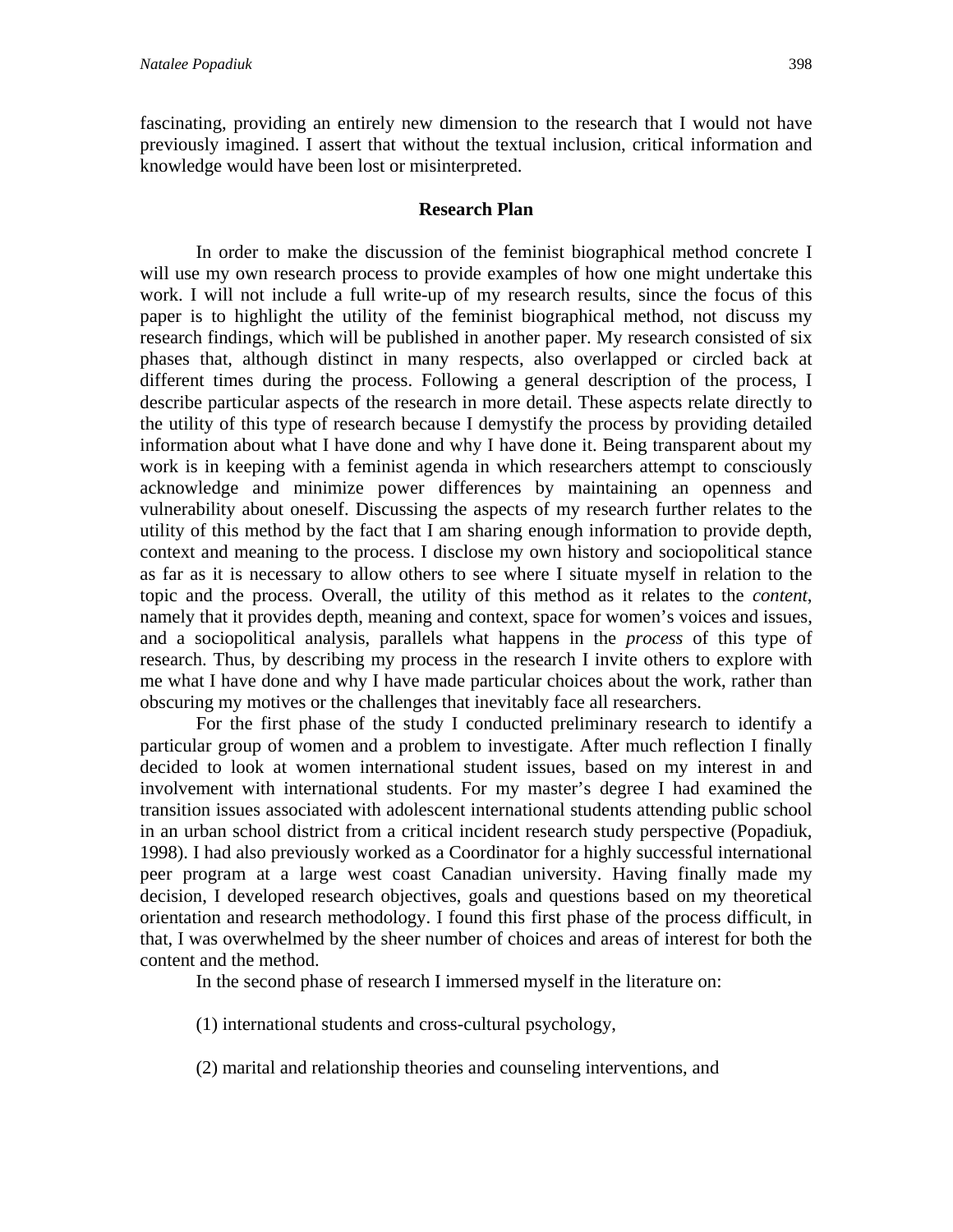### (3) interpretive, qualitative methodologies.

I found that there was almost no information about international student relationships, especially with a focus on intimate relationships. I also discovered that there was a paucity of qualitative research, especially interpretive studies, in the field of international student research. Through an in-depth review process I analyzed, critiqued and wrote extensive literature reviews about each of the three areas of investigation mentioned above. It was at this point that I defended my papers and passed my candidacy exam.

 In the third phase of my research, recruitment and contact, I developed a plan for recruiting participants, primarily through the creation of posters and email list-serves. As potential women participants were recruited, I talked with each one on the phone or in person in order to discuss the purposes and goals of the study, the level of desired commitment, and issues of confidentiality. Although women were encouraged to think about the research before agreeing to participate, the women who met with me set up the first interview time by the end of the initial meeting. I conducted in-depth research interviews with each of the five participants on two separate occasions and conducted follow-up contact as required. Each interview was transcribed verbatim, an onerous task considering the amount of data that I had collected. Once the first interviews were completed I began researching cultural texts based on prompts that had come from the participants. For instance, if a woman discussed specific Confucian sayings that she had learned as a child, I would study Confucian texts to learn more about the attitudes and directives related to women's roles. I especially enjoyed turning to texts to read more about the cultural aspects of women and intimate relationships. Out of the six phases of research, phase three took me the longest period of time to complete.

 Phase four, interpretation, included multiple readings of the interview texts and a review of pertinent key concepts from the literature reviews. I began to make decisions about discrete quotations from the interviews, thereby, creating individual pieces of data to analyze. This literally meant that I would cut-out chunks of verbatim text from the pages of transcribed interviews, which would then be used for data analysis. I concurrently selected and finalized hundreds of related quotations from the various textual sources for inclusion. An example of a short textual quote that I selected was an ancient exhortation that remains current rhetoric in many Chinese cultures today, "A wife is one who bends to the will of another and so her rectitude lies in not following her own will" (Raphals, 2002, p. 291). The research participants' own views about their cultural upbringing and social milieu provided further evidence of how culture impacts and intersects with personal perspectives. The purpose of this phase was to become immersed in the data and literature, as well as to create distinct data pieces from individual participant quotations and textual selections.

 The fifth phase began with the categorization of participant and textual quotes through a thematic analysis. I found this phase to be particularly enjoyable and rewarding because I finally began to organize the material in a creative and meaningful manner. To start, I created two major sections, one for the personal, lived experiences of the participants and another for the textual and participant views of the cultures under review. I then sorted the discrete data pieces from each of these two sections into categories, themes and subthemes. The following outline provides an example of a category, the major themes, and the subthemes: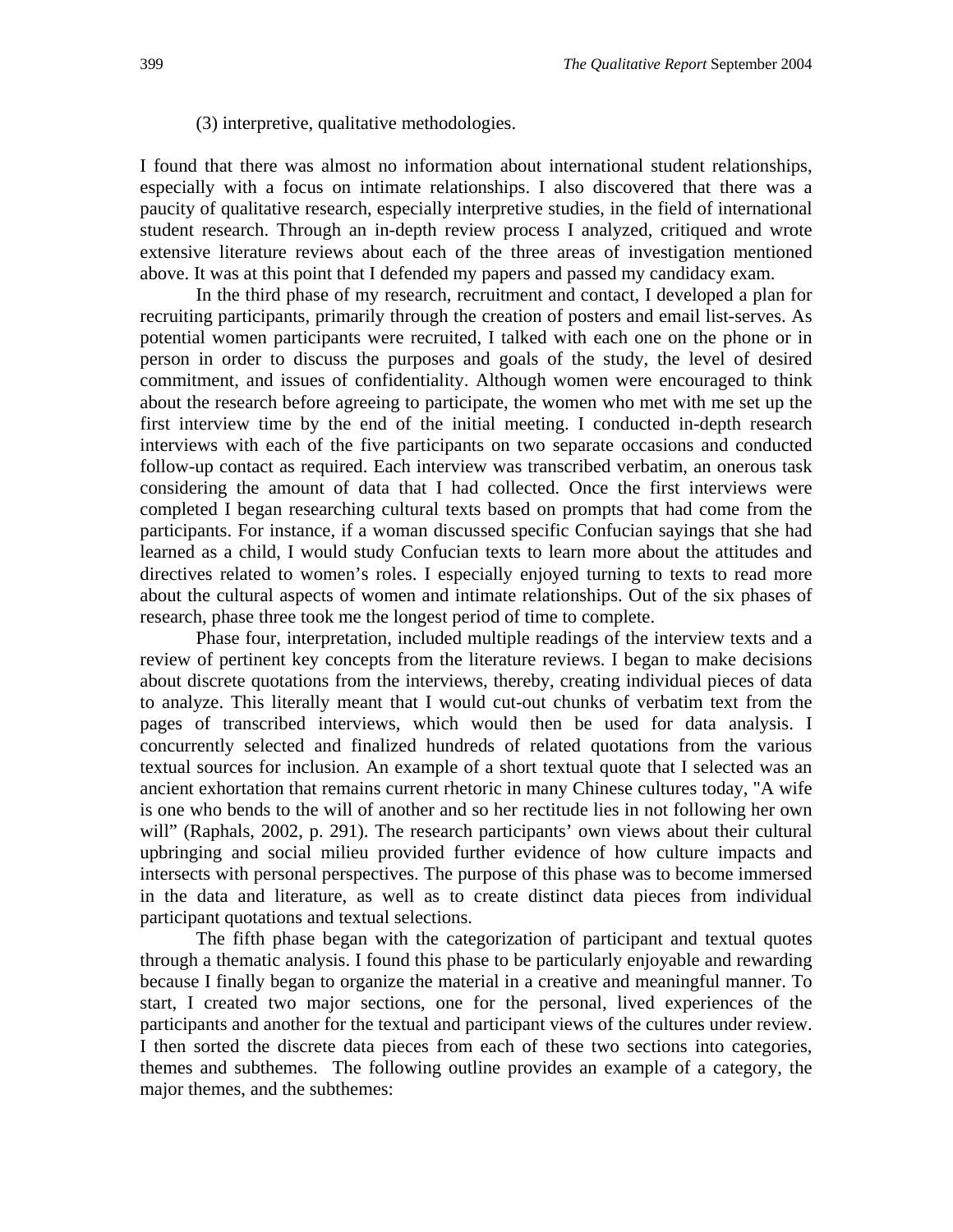- 1) Relational Interaction Patterns *(Category)*
	- a) Issues of Trust: Boundary Violations *(Theme)*
		- i) Triangulated relationships *(Subtheme)*
		- ii) Relationship insecurity *(Subtheme)*
	- b) Impediments to Mutuality
		- iii) Insensitivity to needs
		- iv) Emotional unresponsiveness
	- c) Links to Abuse: Disempowering Acts
		- v) Power and control
		- vi) Verbal degradation
		- vii)Physical violence

 Finally, in the sixth and final phase of the research I reviewed the collected data and wrote two chapters on this information. In one chapter, I provided a comprehensive narrative representing the thematic analysis of the lived experiences of the participants in their difficult intimate relationships. In a separate chapter, I created a narrative that included an interweaving of the women's cultural perspectives on women and relational issues with the various representative cultural texts. I then completed the work by analyzing overriding themes and making general recommendations based on the research findings.

# **Detailing the Process**

 Now that I have presented my introduction to the feminist biographical method, its utility for psychological research, the common definitions and salient aspects, and my research plan, I would like to provide further details about the process. For the remainder of this paper I have focused on important areas and issues that highlight the reflective process necessary to ethical interpretive, feminist research. In particular, the areas that I have chosen to discuss include selecting participants, the interview process, role as interviewer, use of documents, interpretation, researcher notes, evaluating the trustworthiness of the research, and ethical dilemmas.

# **Selecting Participants**

Overall, eleven women initiated contact about the research, but for varying reasons only five participants followed through with the interviews. The age range of participants was from 20-35 and their time in Canada ranged from four months to eight years. The following table provides an overview of the demographic information.The final results showed that only one participant could be clearly seen as someone engaged in an abusive relationship while another participant was clearly in an egalitarian and mutual relationship. The remaining three participants could be seen as attempting to negotiate power imbalances within their relationships.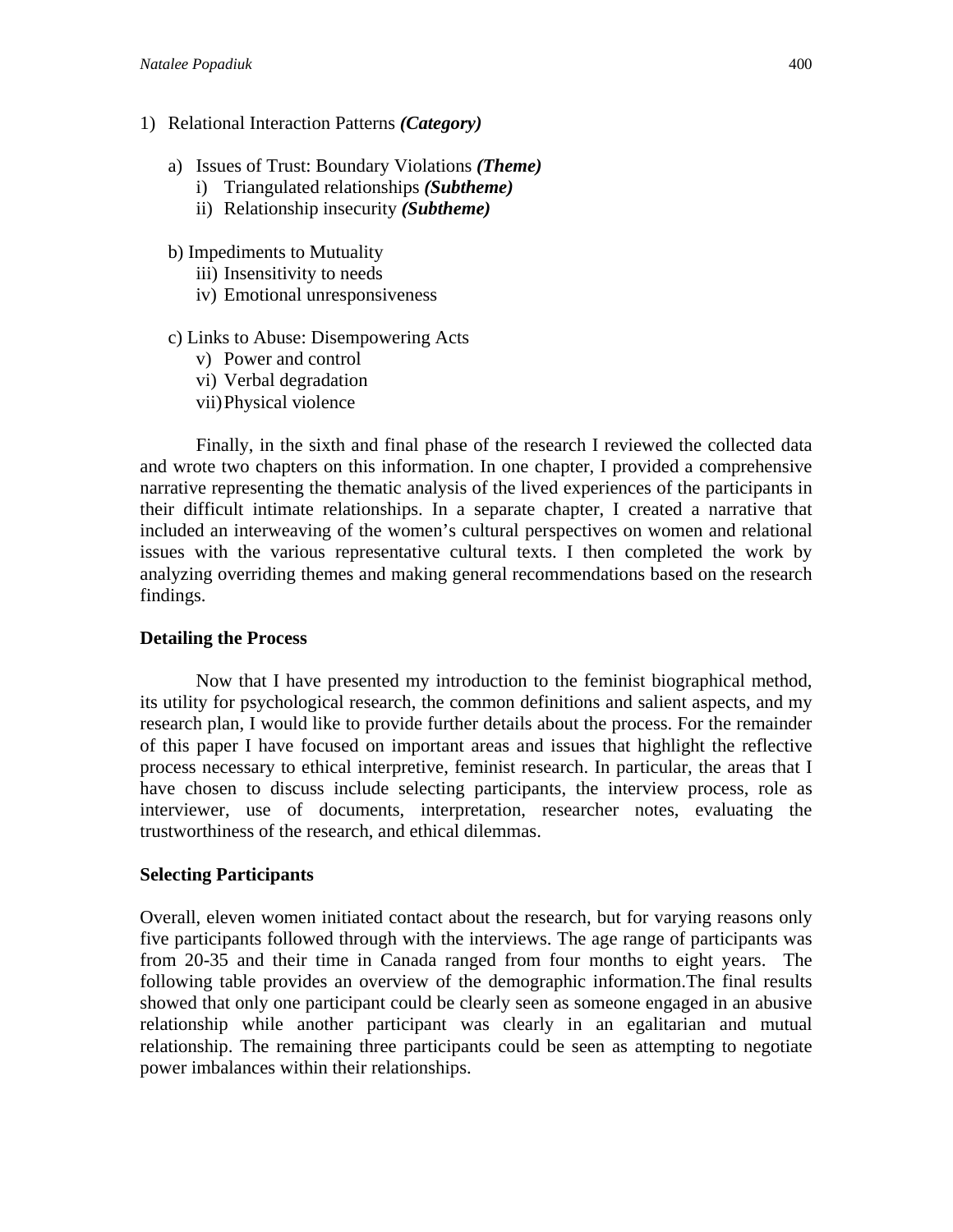# Table 1

|                                  | Grace*         | Lily*                            | $Iris*$                          | Vivian*      | Maria*         |
|----------------------------------|----------------|----------------------------------|----------------------------------|--------------|----------------|
| <b>Nationality</b>               | Chinese        | Chinese                          | Chinese                          | Chinese      | Incan          |
| <b>Country of</b><br>Origin      | Singapore      | People's<br>Republic<br>of China | People's<br>Republic<br>of China | Hong<br>Kong | Peru           |
| <b>Education</b><br><b>Level</b> | <b>Masters</b> | Ph.D.                            | <b>Masters</b>                   | Undergrad    | <b>Masters</b> |

# *Participant Demographic Information*

\*Pseudonyms are used to protect the participants' identity

 Throughout the process of this research I reflected upon my assumptions and biases in order to be more fully aware of myself and how my assumptions might be implicated in the work. One of the initial reasons for this research was my interest in examining women's experiences in emotionally abusive relationships from international perspectives. This bias led me to want to advertise for participants in a particular manner by naming behaviors often associated with abusive relationships. However, through a self-reflexive process and discussions with others I decided that maintaining this bias would likely limit my understanding of how international students' conceptualize difficult relationships. Therefore, it became imperative that I monitor myself during interviews by carefully asking open-ended questions in a way that did not lead participants to report on what I had initially wanted to hear. For example, instead of asking if the participant's boyfriend called her names or put her down, I simply asked her to describe a particular interaction or situation that she would consider difficult. In this way, I allowed the women to express their own ideas about what constituted problems in a difficult relationship. Thus, I opened up the possibility of examining variations of relationships based on a fuller range of possibilities, including egalitarian, traditional and abusive models.

## **The Interview Process**

The following overriding questions guided this study:

- 1. What is the lived experience of women international students living with difficult intimate relationships?
- 2. How do these women understand the meaning of their experiences as related to their own cultural frames and family backgrounds?

Two interviews were conducted with each participant, each corresponding to one of the overriding questions. In the first interview I focused on the difficult experiences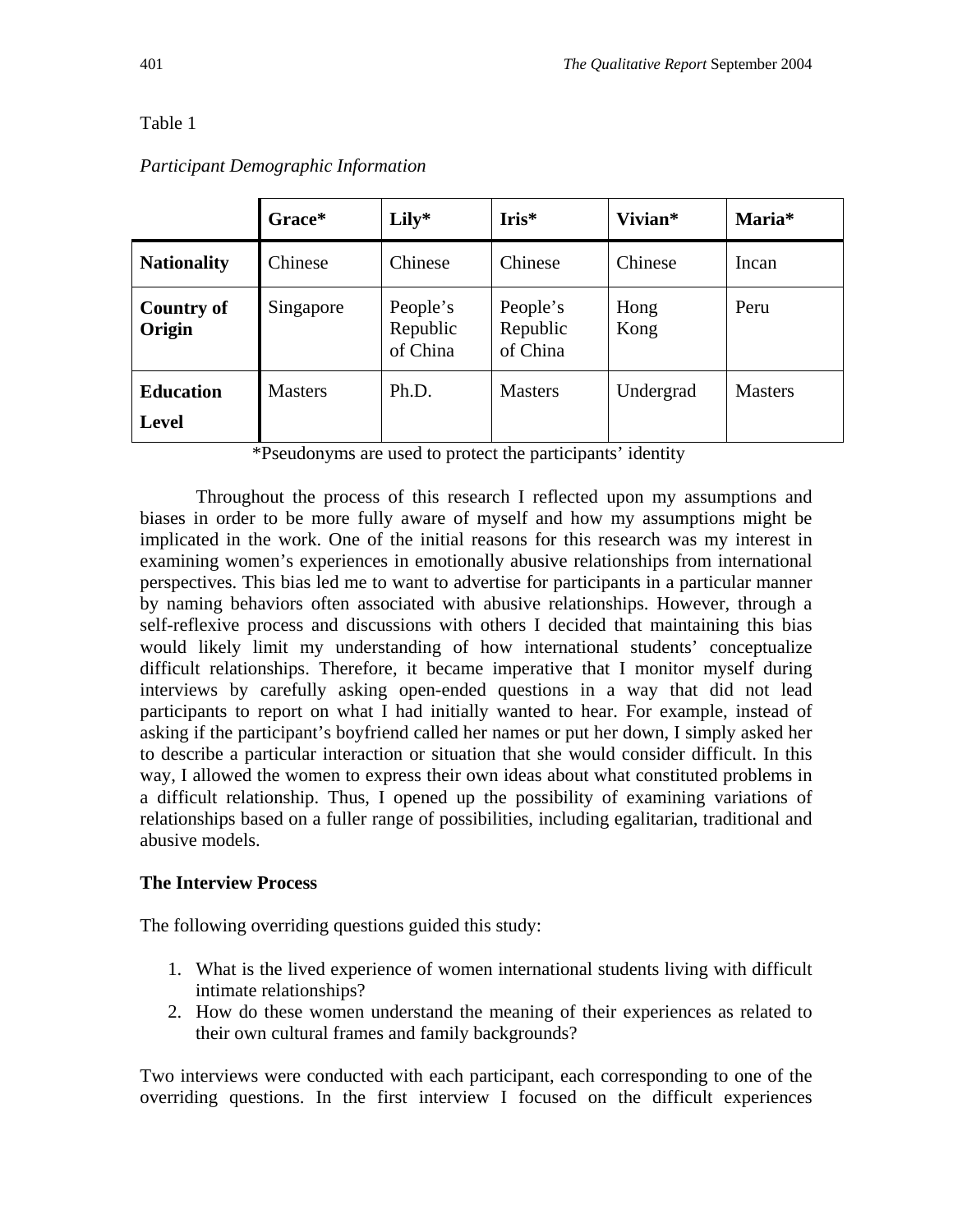regarding the individual's relationship, while in the second interview I asked about the participant's perceptions of women's issues from her own cultural vantage point. Despite the particular focus for each interview, there was cross-over between the topics—cultural stories were often shared to contextualize the difficult experiences and personal experiences were related when discussing the larger context of women's issues.

 The semi-structured interview process was guided by a series of specific research questions. The following list provides the questions that I used as a foundation for the first interview:

# **First Interview Guiding Questions International Students' Intimate Relationships**

- Tell me the story of your relationship.
- What parts of your relationship were satisfying? Can you think of some examples? What did you find the easiest in your relationship?
- What parts of your intimate relationship were difficult? Can you think of some examples? What did you most struggle with in your relationship?
- Sometimes women notice changes in themselves or their partners, and sometimes they do not notice any changes. What was it like for you?
- Were you able to deal with the difficult parts of your relationship? What helped? What was not helpful?
- Did you get any support from other people? If yes, from who? If no, why not?
- Are there any differences between how your relationship would be seen in your home country compared to how it may be seen here in Canada?
- Do you have any other comments about you, your boyfriend, or your relationship?

 As the interviews unfolded, questions were changed or added accordingly. The written interview questions served primarily to inform the direction and purpose of the interview, since I utilized my counseling skills to conduct each interview in an individualized manner.

 The interviews were audio taped and detailed notes were taken. The interviews ranged in duration from a minimum of  $2 \frac{1}{2}$  to a maximum of  $4 \frac{1}{2}$  hours. During the interviews I used open-ended questions to ask the women about their relationships and their lives. Each participant began her story with how she met her boyfriend, what she appreciated and enjoyed about him, and the development of the relationship. Often without prompting, the women then described how the relationship began to be experienced as difficult and often included examples of the struggles that ensued. I asked questions and made empathic comments to support the participants and to encourage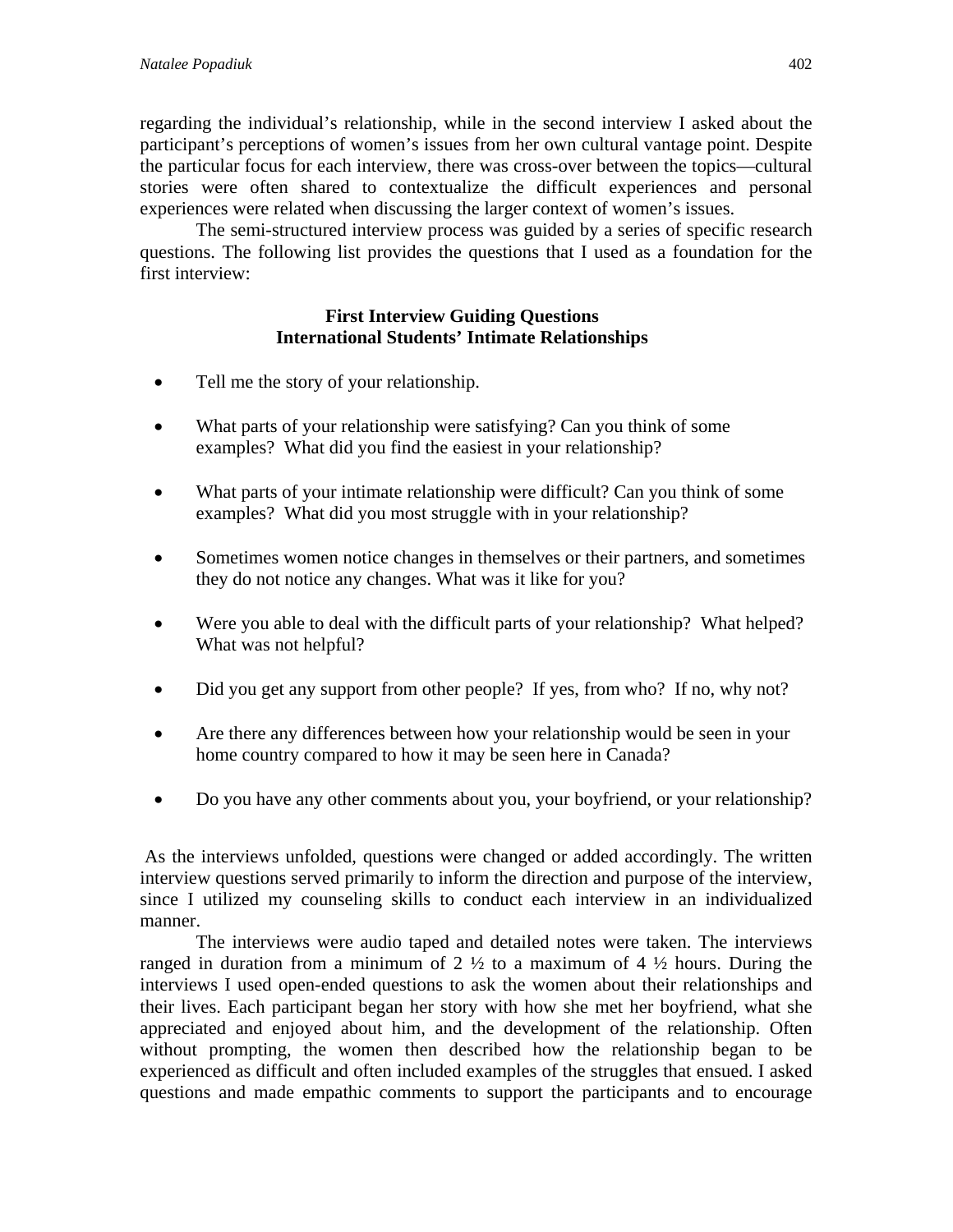them to continue to deepen the stories. For example, I asked for particular details of a situation or how they made sense of a problem. Throughout the process the participants were encouraged to share their thoughts, feelings and actions associated with their stories. At the beginning of the second interview, I checked to see if the participant wanted to add or change anything from her previous interview. Several women added new stories, while others felt that what they had originally said was complete. One woman, although satisfied with the information given during the first interview, softened it by sharing a few more positive stories about her partner.

#### **Role as Interviewer**

My role in the interview was twofold—to listen supportively to participant's stories while also actively exploring their lived experiences. The relationship between me and the participants was warm and understanding, much like a "friendly stranger" (Lyons & Chipperfield, 2000, p. 37). A number of women commented on how comfortable they felt throughout the process, including during the initial meeting. The participants felt safe enough with me to share personal information that was often difficult and emotionally charged for them. Most of the participants wept during various parts of their interviews and they appeared to freely share their feelings, thoughts and interpretations of the situations they described.

During difficult times in the interview I used my counseling skills to support participants when needed. The boundaries were clearly communicated to participants regarding the purpose of the meetings: The encounters were research interviews, not clinical sessions. After her first interview, one participant asked for my professional opinion about her situation and wondered if I could give her some suggestions or advice. Similar to counseling sessions in which a client asks directly for feedback after telling his or her story, I agreed and proceeded to briefly reflect back what I heard and how I made sense of her situation. I also suggested a referral to university counseling services to her. Although she declined this recommendation, she did agree to read a book on verbally abusive relationships which I had suggested as a possible option. We spent the first thirty minutes of the next interview debriefing the book and some of her feelings about her boyfriend. Since she was trying to deal with the end of what I would describe as a "textbook case" abusive relationship, I felt an ethical and moral obligation to provide her with some professional feedback and resources in response to her request for help.

As much as possible, I established a non-hierarchical relationship with the women by dressing casually, meeting them in a neutral location, speaking with them as peers, and encouraging them to ask me questions. At the same time, however, I know that I maintained my legitimate power as a researcher and interviewer, which afforded me the opportunity to interview the research participants and give them confidence in my skills, background and intentions. In some of my experiences with feminist clinicians and researchers there has been the notion that power is "bad and wrong" and that we should do away with all power differences. I disagree with this point of view, seeing that power is something that exists whether we like it or not and that it can be legitimate or illegitimate, respectful or abusive. I believe it is how one uses or abuses his or her personal and systemic power and privilege that, at least in part, determines the quality of the interaction. It is through acknowledging and maintaining awareness about one's own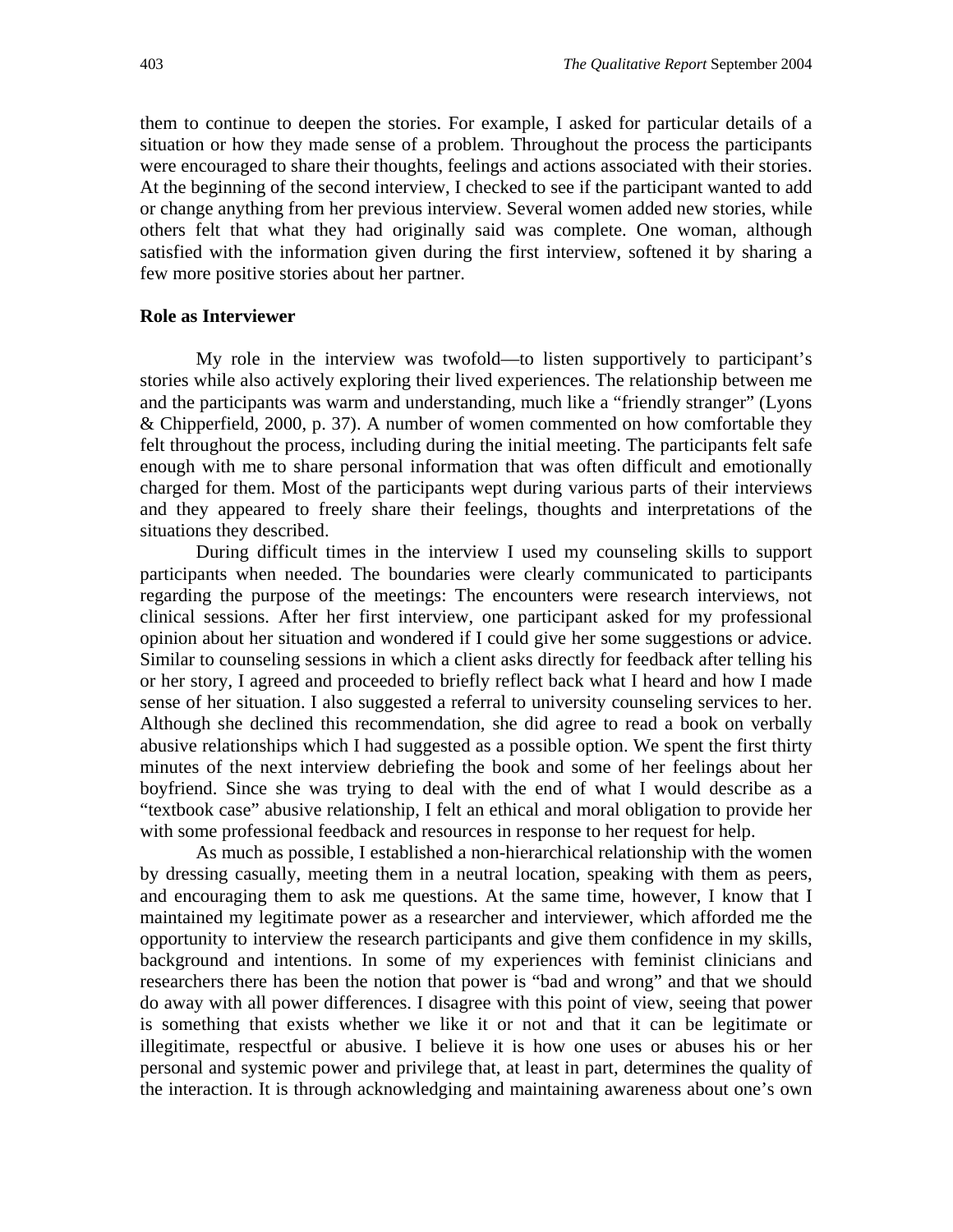power in its overt and subtle forms that becomes a critical component in *not* abusing one's position.

### **Use of Documents**

 Two types of texts were collected for the purpose of analysis. First, some participants provided written documentation that augmented their personal stories. For example, one woman provided me with written email ICQ messages between herself and her boyfriend in Hong Kong. ICQ stands for "I seek you." It is a computer program that allows people to "talk" over the internet through instant messaging. Four other participants updated me on their relationship via email one to two months after the final interview (some from overseas). The email updates were important and useful in ascertaining what developed in the women's lives and relationships subsequent to our interview contacts. Another participant, who returned to China for an extended visit, wrote eight typed pages detailing her answers to interview questions because she had not been available for a second interview. I found this a particularly valuable piece of writing because she wrote very candidly about her situation and answered follow-up questions that had been too emotionally difficult for her to answer during the first interview. Being able to write rather than talk about these painful stories seemed to provide the participant with more privacy. Another participant was hoping to contribute an essay that she wrote about women and culture from a Chinese viewpoint, but was unable to locate the document when she went home. The written documentation collected from the participants was utilized in the thematic analysis and interpretation.

 The second type of text collected were books and writings from literature and philosophy; mass media including film, magazine articles, and advertising; large sociological studies; and feminist cultural analyses on the individual countries of origin. The third overriding research question guided this part of the data collection and analysis, "How do the individual lived experiences fit into the philosophy, literature, traditions, popular culture, etc. of the individual's particular society and ethnic background?" I read the texts with the purpose of collecting data representing women, women's issues, and information about intimate relationships in the participants' cultures. From this collection, I narrowed the field further by focusing on particular selections that represented current and traditional thoughts about women's roles. This data was then thematically organized and arranged utilizing a similar process to the interview transcripts. The textual data was integrated with the women's perspectives of their culture rather than separately organized and analyzed. This provided the advantage of directly juxtaposing the written texts alongside the participants' words, augmenting their perceptions about women and culture.

### **Interpretation**

The process of analysis involved many steps. Following the interviews with each participant, I proceeded to transcribe the audiotapes verbatim and then read the transcripts through from beginning to end. During this process a list of possible thematic categories emerged from the data. This simply means that participants described similar patterns of stories that could be grouped together to form a single category. As this was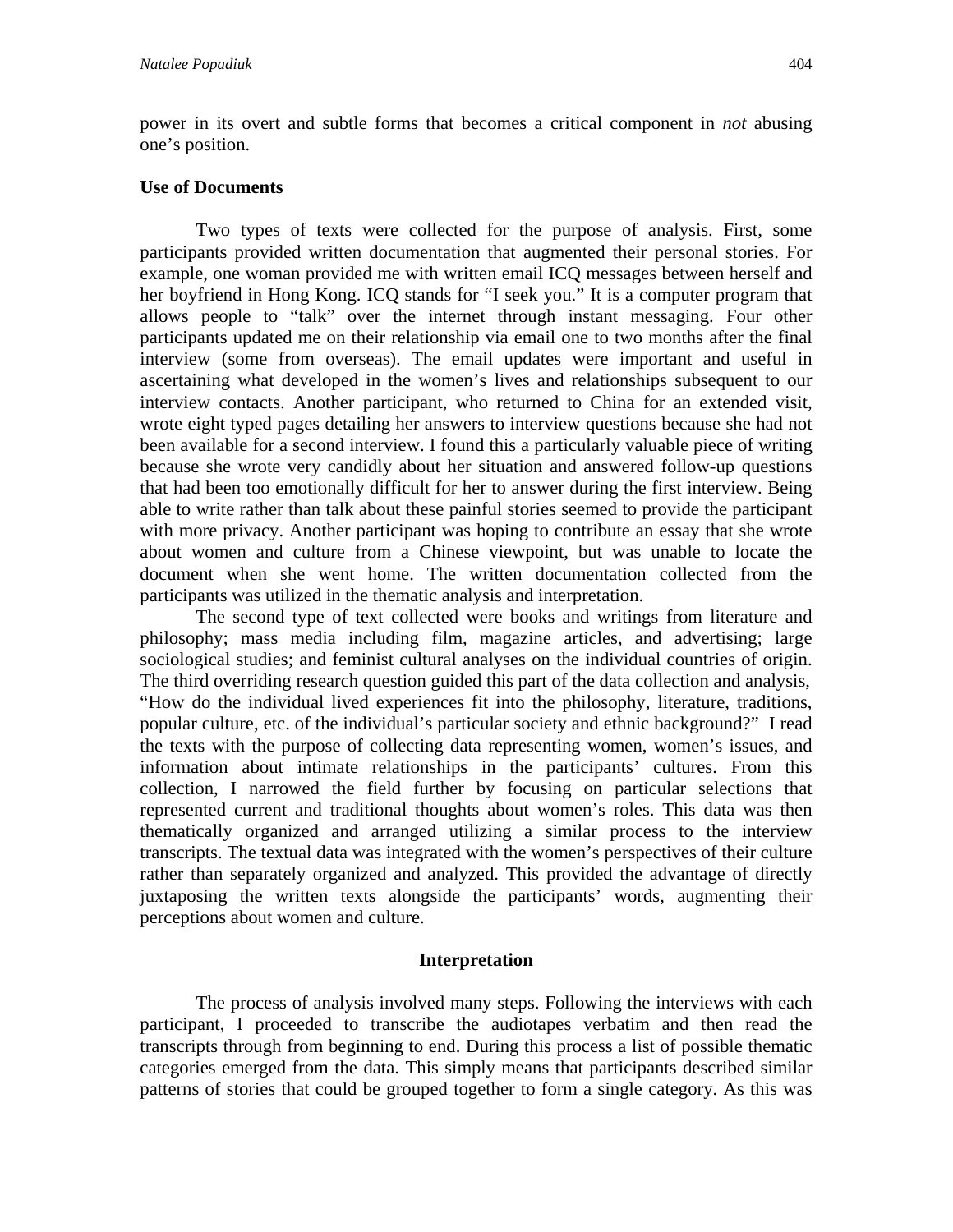an initial list, I opted to create detailed sub-categories that could be later merged together to create larger themes. A second reading of the data allowed me to fully immerse myself in the process. Following this, further refinements were made in theme determination.

Next, printed versions of the interviews were created, each color-coded according to participant, and then quotations were physically cut from the transcripts for placement into the newly created categories. This physical "cut and paste" method facilitated another review of the emergent themes to verify the fit of each quotation to category. At times, a quotation seemed to simultaneously address two different themes, creating a dilemma. In these cases I re-read the quotation one more time in the context of the fully transcribed interview to decide on the primary theme based on the meaning and intent of the speaker. I also solicited the opinion of a masters level clinical therapist to provide a second perspective on these cases.

The process of sorting and developing emerging themes was easier than initially anticipated, in part, because I had conducted a qualitative research study that drew on a thematic analysis for my master's thesis. Since I knew that this was an early part of the sorting process, I quickly went through the first interviews, putting aside a small number of segments that did not seem to fit into any of the categories or which appeared to fit into multiple categories. I dealt with these quotations later after the primary themes had been developed. In some cases the quotations belonged to the second level of analysis concerning women's issues and culture, while the categories in this first level of analysis were all related to the women and their intimate relationships.

After developing categories for the relationship experiences, I moved on to organize the material about the women's perceptions of culture, gender, and class issues. My original inclination was to continue placing the second interview material into categories developed thus far from the first interviews. After struggling for some time, I realized that to do so would only be to force categories, which would not be in the best interest of the data and the research. I therefore initiated a new sorting procedure with the information primarily gathered during the second interviews. No longer being locked into predetermined categories, the sorting came more freely and the categories began to emerge. I considered this to be a second level of analysis, which examined the woman's perceptions, knowledge, and beliefs about issues such as gender role expectations, women's issues, and cultural influences. This approach provided an opportunity to examine sociological issues that impacted the women's lives rather than remain narrowly focused on the individual.

Interpreting the collected data was an on-going, circular activity that involved identifying themes and patterns through the process and theory of hermeneutics. It is through hermeneutics that the analysis of interpreting and understanding human experience comes alive. It is a way of opening up the richness, relationships, ancestries, and interdependency of human life in all its messiness, in the context of life, in all its ambiguities (Jardine, 1998). Hermeneutics focuses on understanding and interpreting human actions and expressions, and uses the metaphor of the hermeneutic circle to compare part to whole and whole to part (Alvesson & Skoldberg, 2000). This circle simply means that individual stories are understood and interpreted in relation to the larger context of being a human in this world, and likewise, being human in our world compels us to pay attention to individual stories. Thus, my process in interpreting the data ranged from individualized, personal accounts to shared, cultural trends and traditions.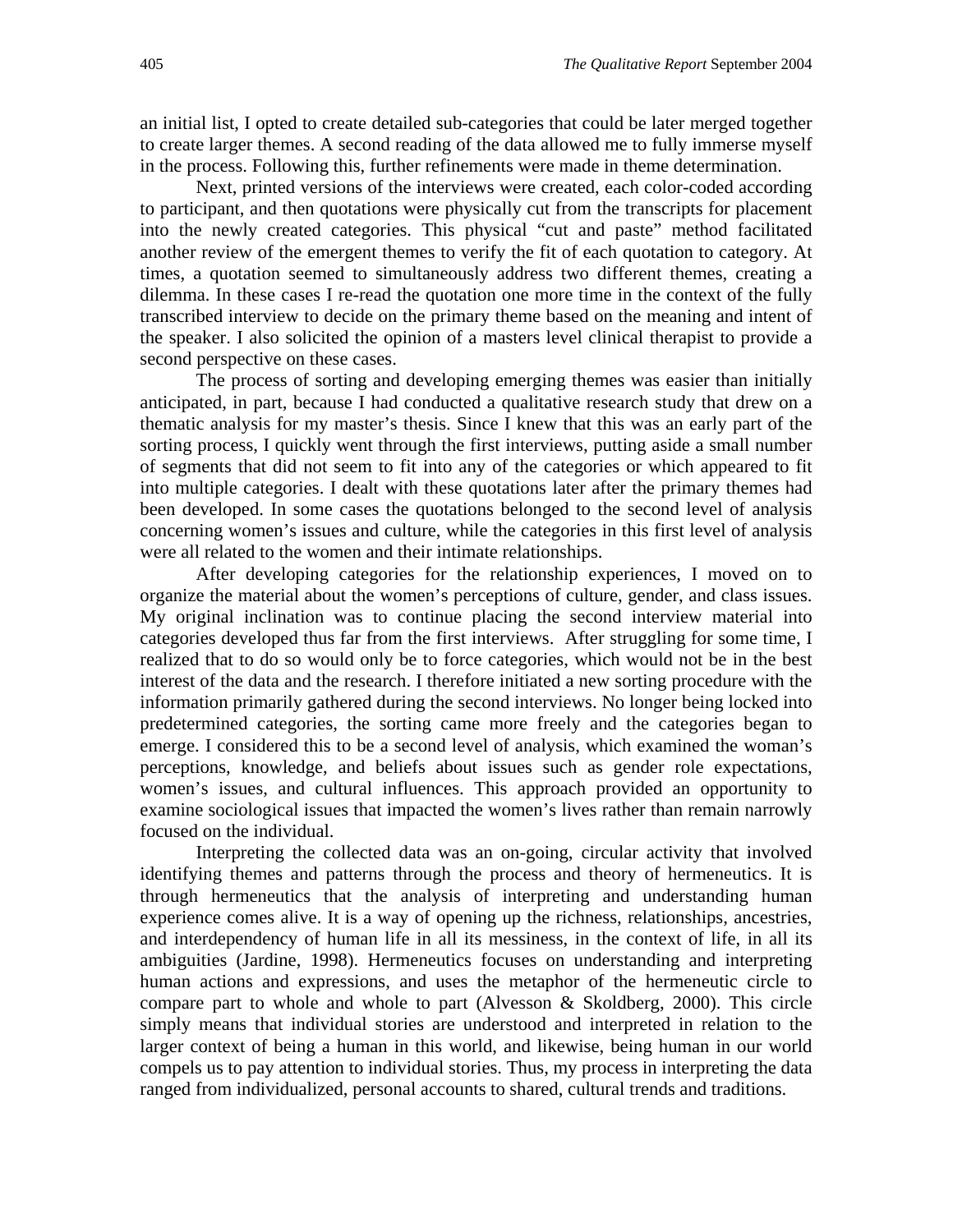### **Researcher Notes**

 For this study, I developed two sets of researcher notes (a) field notes taken during the interview phase and (b) a reflective journal written during the analysis phase. In the first set of notes I compiled basic demographic information about each of the participants, detailed interview notes, and specific follow-up questions for the second interview. In addition to factual notes, I also wrote observational notes about myself, the participant, and the environment immediately after each interview. Reflective journal writing captured my observations, biases, descriptions of the participants and myself, the environment, non-verbal cues, and my internal responses to each participant. This kind of reflection enabled me to be aware of myself and the process. Through this writing I noticed, for instance, that I was asking too many questions with the first participant. Once I become aware of the problem I was able to slow down and be more present in subsequent interviews.

The second kind of writing was used during the analysis phase of the research. I began journal writing as a way of recording my actions and decision making process in relation to data interpretation. The writing became a way to work through and organize the material and ideas or sort out problems that seemed to impede my progress. For example, I sometimes felt overloaded with the volume of data that I needed to analyze. This had the effect of making me "freeze" in the process. In other words, I felt stuck and was not sure which way to proceed. Writing in my research journal allowed me to relax, and think through the research process in a free-flowing, non-judgmental manner. This inevitably would help me become "un-stuck," and more often than not, the process heightened my creativity, giving me a boost of energy and clarity.

#### **Evaluating the Trustworthiness of the Research**

 Recent academic debates regarding the soundness of interpretive research reject the strict mirroring of constructivist, qualitative criteria against positivist, quantitative standards. Instead, McLeod (1994) discusses a more appropriate set of criteria for evaluating qualitative research. First, he outlines that a clear and comprehensive description of the procedural aspects of the research must be addressed. In my own research, I provided information regarding participant selection, descriptions of the interview process, and how the data was analyzed in order for the reader to determine the plausibility of the data.

 Second, McLeod (1994) states that the study should be contextualized historically, socially, and culturally because qualitative research is, "more concerned with developing knowledge that is relevant and useful at particular times and places" (p. 98). My research is both contextualized by the multiple sources and perspectives that it draws upon, and it is relevant and useful in its application. For example, the findings can be utilized by counselors, doctors, and administrators at colleges and universities to improve services to women international students. Third, researchers should consider competing explanations and interpretations of the data, rather than simply collecting information that supports previously held biases and prejudices. In my analyses, a feminist lens was utilized, which brings into focus issues of gender, culture, socioeconomic status, and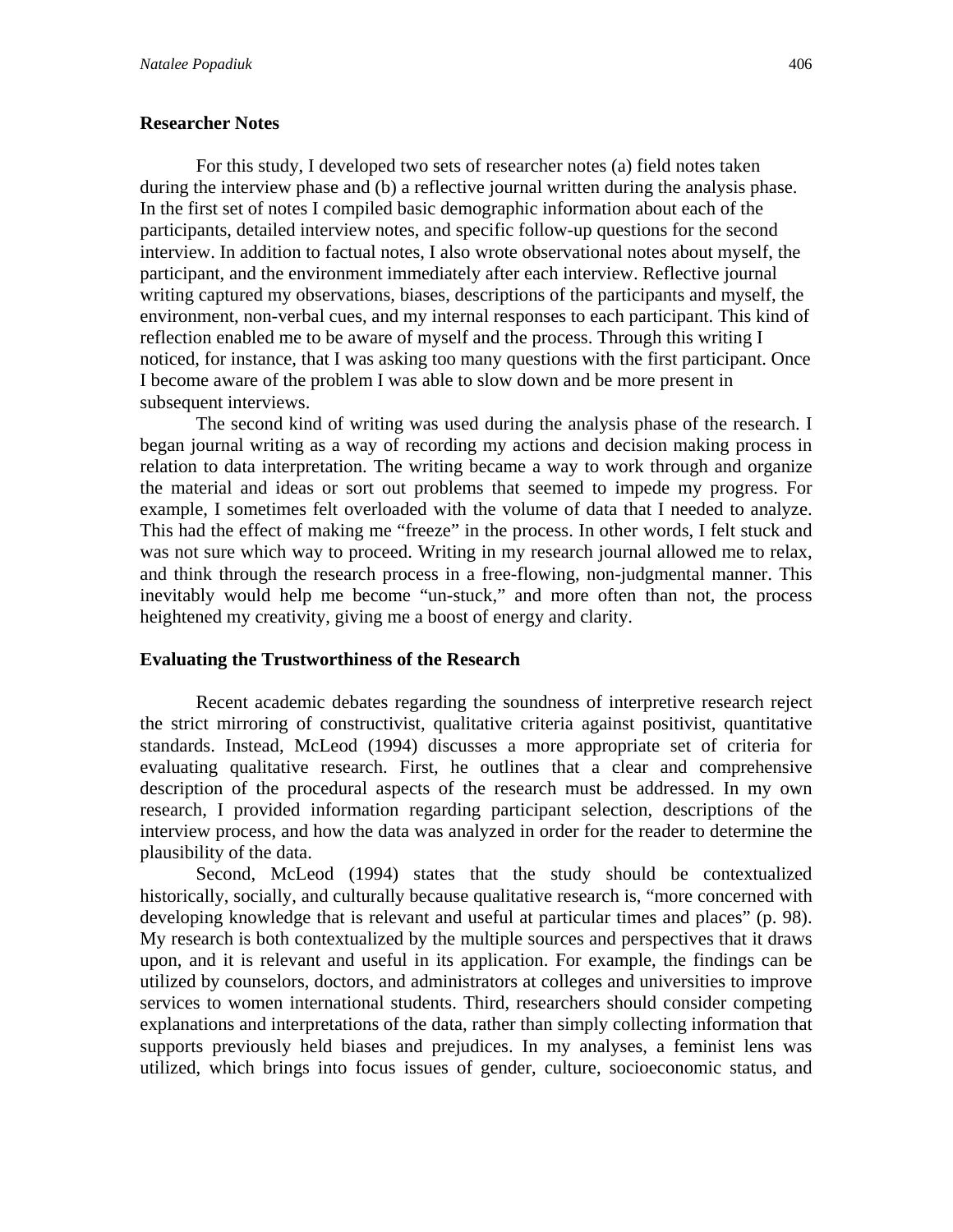power, but various interpretations, including those of the participants, were both considered and used.

Fourthly, qualitative work should show that reflexivity was maintained. During my research I spent considerable time reflecting upon my work, utilizing written journal and field notes throughout the process and talking at length to colleagues and supervisors. For instance, after an interview with a participant I reflected upon and wrote about transference and countertransference reactions between myself and the participants. This was particularly helpful when I had a strong reaction to a particular aspect of the information. Additionally, McLeod (1994) states that the credibility of the researcher, "is the person of the researcher, and his or her ability to form relationships with informants that encourage the disclosure and expression of relevant data" (p. 99). My ability to create a strong rapport with participants in a very short span of time was evident, based on the feedback received from the women themselves. The participants verbalized their comfort in talking to me even in the initial meeting and they all were willing to share very personal information about themselves, their relationships, and their families.

 Fifth, Mcleod (1994) states that "the extent to which the descriptive account feels real and authentic is therefore an important criterion in all qualitative research" (p. 99). My research has achieved a rich, comprehensive, and holistic description of the topic under investigation. Sixth, triangulation of interview data is another important criteria. For my research, this was primarily done through the use of cultural texts from and about the ethnicities and countries of the participants. Collecting literary, philosophical, mass media, sociological, and feminist writings from and about the cultures under consideration, allowed participants' experiences to be embedded in the larger cultural discourses. I also returned to the participants to clarify particular issues that arose during the interviews. Finally, research needs to have the ability to be replicated by other researchers to show that the findings are "not an idiosyncratic result arising from one unique case, but has relevance and applicability to other cases" (p. 101). I have provided specific and complete details about the research process used, to the extent that this research could be replicated by others in the field.

#### **Ethical Dilemmas**

 A number of ethical dilemmas emerged as part of conducting this research. One example that arose during the recruitment of participants concerned the amount of detail about the research to be revealed to the participants. Initially, my desire was to recruit women who were in emotionally abusive relationships, since this had been a primary focus of my studies. Deciding on how to advertise for research subjects in such relationships raised a quandary. I wanted to represent my study as honestly as possible, but there was also the realization that many women in emotionally abusive relationships do not identify themselves as such. Complicating matters was that women of different cultural backgrounds may have had a completely different conceptualization of what constitutes abuse.

 My response to this dilemma evolved over two stages. Initially, I decided to use four or five prompts from the emotional abuse literature to provide women with a general focus of the possible kinds of behaviors they might experience in such relationships. These posters did not seem to be helpful in soliciting participants for the study. When the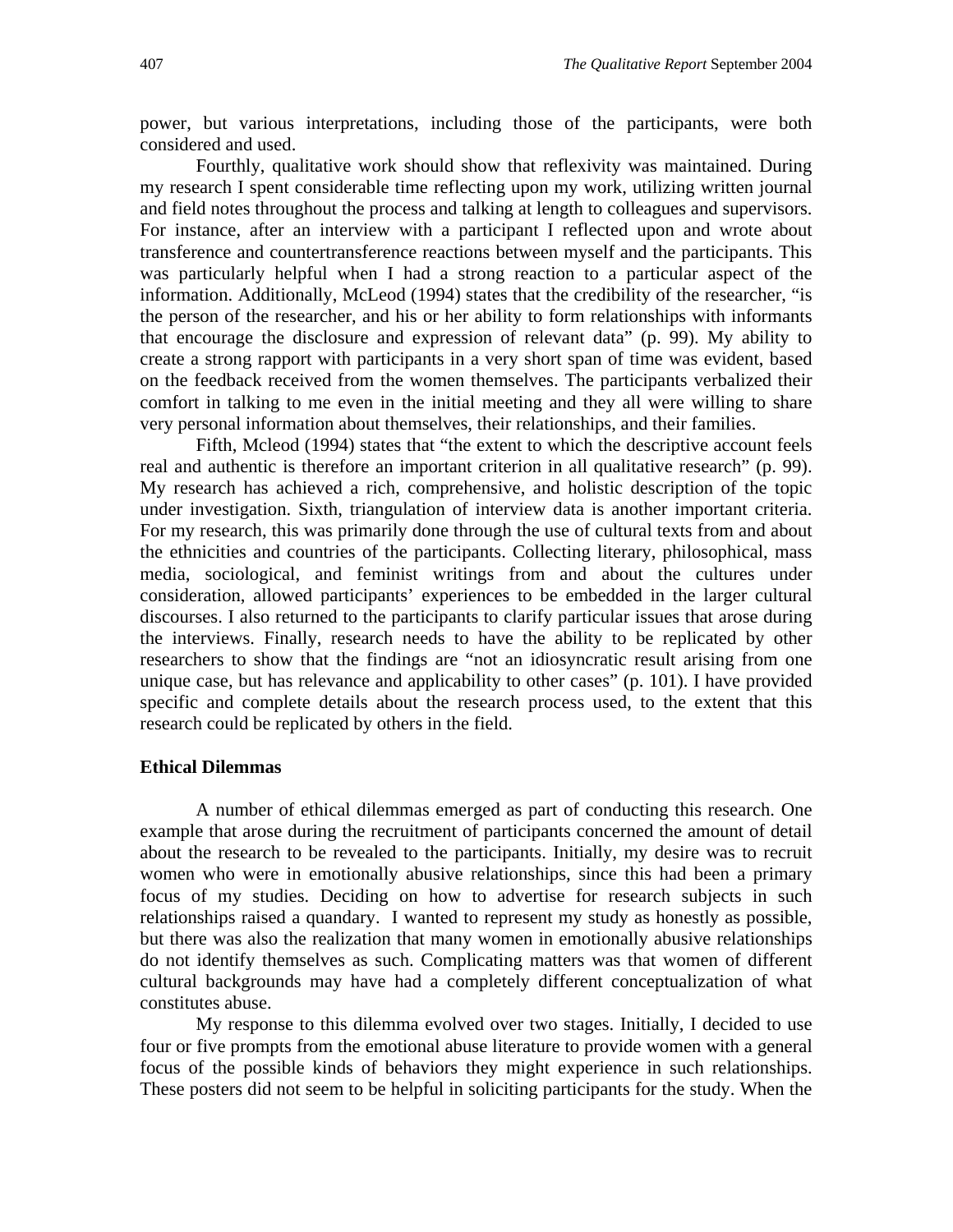information needed to be condensed for the email list-serve advertisement, there was an immediate response. This response may have been due to the direct invitation by a perceived credible source (e.g., the International Student Centre), and to the shortened and simplified format of the advertisement. This prompted me to make a decision to create another set of posters modeled on the list-serve ad, containing less information overall and without suggesting defining features of abusive relationships. Instead, the advertisements opened up the possibility for women who identified themselves as having experienced a "difficult" relationship in whatever way they defined it. I realized that while this would probably take me away from emotionally abusive relationships, it would also allow me to see what international women students identify as a difficult relationship. Indeed, the final participants had been recruited by the newer posters and they had responded positively toward them.

A second fundamental dilemma arose during the analysis of the data. Even before I had completed the interviews, I struggled with whether I should modify the women's words and sentences to be more grammatically correct or not, since English was not their first language. Many researchers, especially feminist writers, admonish researchers not to change women's voices to fit the academic text (Tierney, 2000). After reading through the literature on representing voices (Birch, 1998; Long, 1999; Edwards & Ribbens, 1998), I felt secure in my decision to make modifications so that the woman's words were clear and understandable. I agreed with the perspective stating that most people speak and write quite differently. It did not seem fair, therefore, that I would have the chance to spend hours and hours writing, polishing, and editing my text, while the participants provided me uncensored, rambling, casual speech that I would juxtapose against my own "professional" discourse. I particularly noticed my own embarrassment when transcribing some of my questions or comments from the interview tapes, and my immediate desire to "fix" up the sentences. The interviews were casual, informal, and loosely structured, whereas the text was academic, formal, and structured. I feel strongly that to use the exact wording of the participants clearly puts them at a disadvantage and makes them appear uneducated or inarticulate. These women, however, can be presumed to be both highly intelligent, overall, and highly fluent and articulate in their first languages.

#### **Conclusion**

My study contributes important theoretical knowledge to the growing body of international student literature. It provides an in-depth understanding of the context and complexity of women's lives, as related to their intimate relationships during their Canadian sojourn. This information fills a gap in the literature from a number of perspectives, including the complex lives of women international students, relational difficulties of these students, and sociocultural perspectives. The depth and breadth of this information provides a new type of theoretical knowledge to the body of literature that moves away from aggregate data and stereotypical presentations of student issues. Utilizing the feminist biographical methodology additionally imparts a feminist analysis and discussion of gender, culture, social class, and power to the established theoretical concepts associated with the international student literature.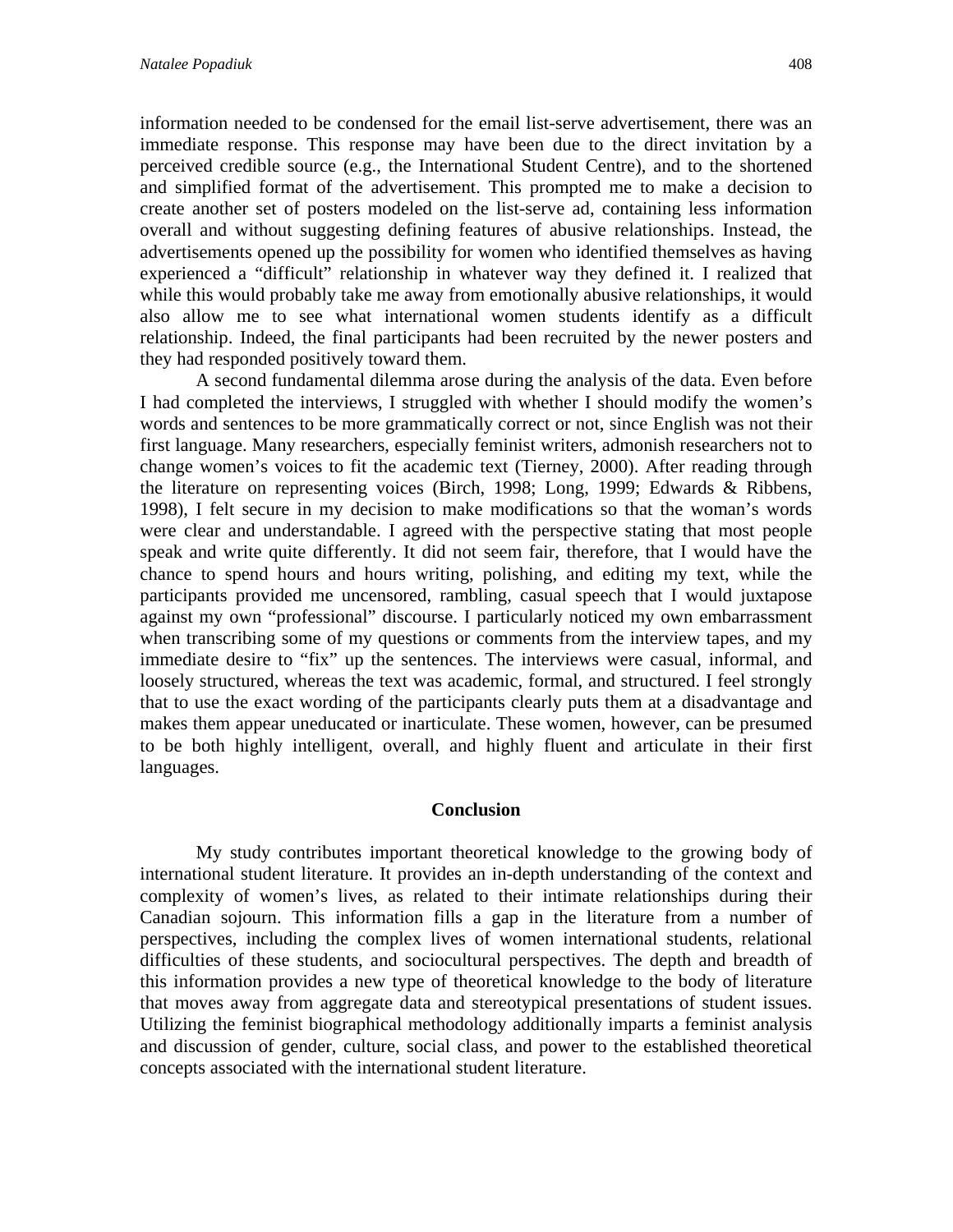Like any research methodology, the feminist biographical method has both strengths and limitations, and it can only provide a partial perspective. It is important however, to know what issues constitute tension and what areas are likely problematic, rather than allowing unexamined assumptions to predominate. In understanding these things, researchers have an opportunity to address the real life complexities of conducting research with human participants. Being able to identify and discuss these issues forces each researcher to face possible ethical dilemmas and personal blind spots, as well as acknowledge the rich possibilities provided by the feminist biographical method. This method can also be chosen because of a close fit with a researcher's personal values that respond strongly to relationships and connections, context and meanings, depth and richness, and literary traditions and language. Although this method has a strong tradition in history, literature, women's studies, anthropology, and sociology, it still remains underutilized as an interpretive research method in psychology. I hope that through this discussion I have illuminated an exciting and viable alternative for those qualitative researchers in the field of psychology.

#### **References**

- Alexander, M. A., & Shaw, E. (1991). International students at a college of nursing: Concerns and coping. *Journal of American College Health, 39*(5), 245-247.
- Alvesson, M., & Skoldberg, K. (2000). *Reflexive methodology*. Thousand Oaks, CA: Sage.
- Birch, M. (1998). Re/constructing research narratives: Self and sociological identity in alternative settings. In J. Ribbens & R. Edwards (Eds.), *Feminist dilemmas in qualitative research: Public knowledge and private lives* (pp. 171-173). Thousand Oaks, CA: Sage.
- Brinson, J. A., & Kottler, J. (1995). International students in counseling: Some alternative models. *Journal of College Student Psychotherapy, 9*(3), 57-70.
- Broch-Due, A. K. (1992). Reflections on subjectivism in biographical interviewing: A process of change. In T. Iles (Ed.), *All sides of the subject: Women and biography* (pp. 92-101). New York: Teachers College Press.
- Charmaz, K. (2000). Grounded theory: Objectivist and constructivist methods. In N. K. Denzin & Y. S. Lincoln (Eds.), *Handbook of qualitative research* (2<sup>nd</sup> ed., pp. 509-535). Thousand Oaks, CA: Sage.
- Csef, H., & Stengl, A. (1992). Biographical research methods in psychosomatic medicine, psychology, and psychiatry. *Zeitschrift fuer Klinische Psychologie, Psychopathologie, und Psychotherapie, 40*(2), 125-135.
- Dankoski, M. E. (2000). What makes research feminist? *Journal of Feminist Family Therapy, 12*(1), 3-19.
- Denzin, N. K. (1989). *Interpretive biography*. Newbury Park, CA: Sage.
- Denzin, N. K., & Lincoln, Y. S. (1994). Entering the field of qualitative research. In N. K. Denzin & Y. S. Lincoln (Eds.), *Handbook of qualitative research* (pp. 1-17). Thousand Oaks, CA: Sage.
- Edwards, R., & Ribbens, J. (1998). Living on the edges: Public knowledge, private lives, personal experiences. In J. Ribbens & R. Edwards (Eds.), *Feminist dilemmas in qualitative research* (pp. 1-23)*.* Thousand Oaks, CA: Sage.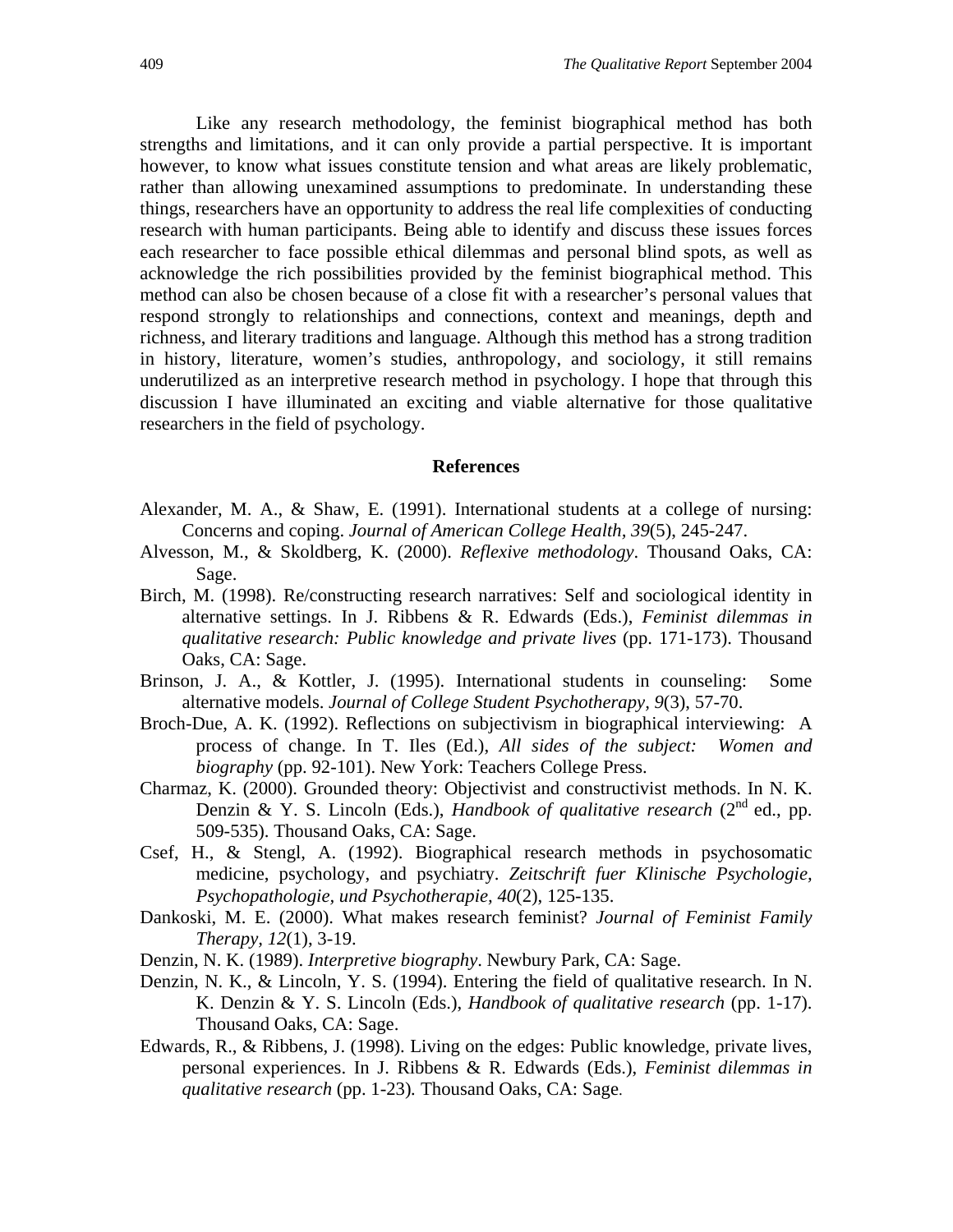- Erben, M. (1996). The purposes and processes of biographical method. In D. Scott & R. Usher (Eds.), *Understanding educational research* (pp. 159-174). New York: Routledge.
- Fine, M. (1994). Dis-stance and other stances: Negotiations of power inside feminist research. In A. Gitlin (Ed.), *Power and method: Political activism and educational research* (pp. 13-35)*.* New York: Routledge.
- Finger, M. (1988). The biographical method in adult education research. *Studies in Continuing Education, 10*(1), 33-42.
- Fox, D., & Prilleltensky, I. (1997). *Critical psychology: An introduction*. Thousand Oaks, CA: Sage.
- Gluck, S. B., & Patai, D. (Eds.). (1991). *Women's words: The feminist practice of oral history*. New York: Routledge.
- Greenwood, D. J., & Levin, M. (1998). *Introduction to action research: Social research for social change*. Thousand Oaks, CA: Sage.
- Hammersley, M., & Atkinson, P. (1995). *Ethnography: Priniciples in practice*. New York: Routledge.
- Han, G. S., Jamieson, M. I., & Young, A. E. (2000). Schooling in rural New South Wales: The experience of overseas students. *Journal of Family Studies, 6*(2), 272- 279.
- Huxur, G., Mansfield, E., Nazor, R., Schuetze, H., & Segawa, M. (1996). Learning needs and adaptation problems of foreign graduate students. *Canadian Society for the Study of Higher Education, 15*, 1-16.
- Iles, T. (1992). Introduction. In T. Iles (Ed.), *All sides of the subject: Women and biography* (pp. 1-12). New York: Teachers College Press.
- Jackson, J. (2000). What ought psychology to do? *American Psychology, 55*(3), 328-330.
- Jardine, D. W. (1998). *To dwell with a boundless heart: Essays in curriculum theory, hermeneutics, and the ecological imagination* (Vol. 77). New York: Peter Lang.
- Leggo, C. (1999). Research as poetic rumination: Twenty-six ways of listening to light. *Journal of Educational Thought, 33*(2), 113-133.
- Long, J. (1999). *Telling women's lives: Subject/narrator/reader/text*. New York: New York University Press.
- Lyons, L., & Chipperfield, J. (2000). (De)constructing the interview: A critique of the participatory model. *Resources for Feminist Research, 28*(1/2), 33-48.
- Mahlstedt, D. (1999). Power, social change, and the process of feminist research. *Psychology of Women Quarterly, 23,* 111-115.
- Mann, C. (1994). How did I get to here? Educational life histories of adolescent girls doing A-levels. *Auto/Biography, 3,* 59-70.
- Mays, V. M. (2000). A social justice agenda. *American Psychologist, 55*(3), 326-327.
- McLeod, J. (1994). *Doing counseling research*. Thousand Oaks, CA: Sage.
- Miller, J. B., & Stiver, I. P. (1997). *The healing connection: How women form relationships in therapy and in life*. Boston: Beacon Press.
- Pirani, A. (1992). Sources and silences. In T. Iles (Ed.), *All sides of the subject: Women and biography* (pp. 13-21). New York: Teachers College Press.
- Popadiuk, N. E. (1998). *The adjustment of international secondary students in the Vancouver School District*. Unpublished master's thesis, University of British Columbia, Vancouver British Columbia, Canada.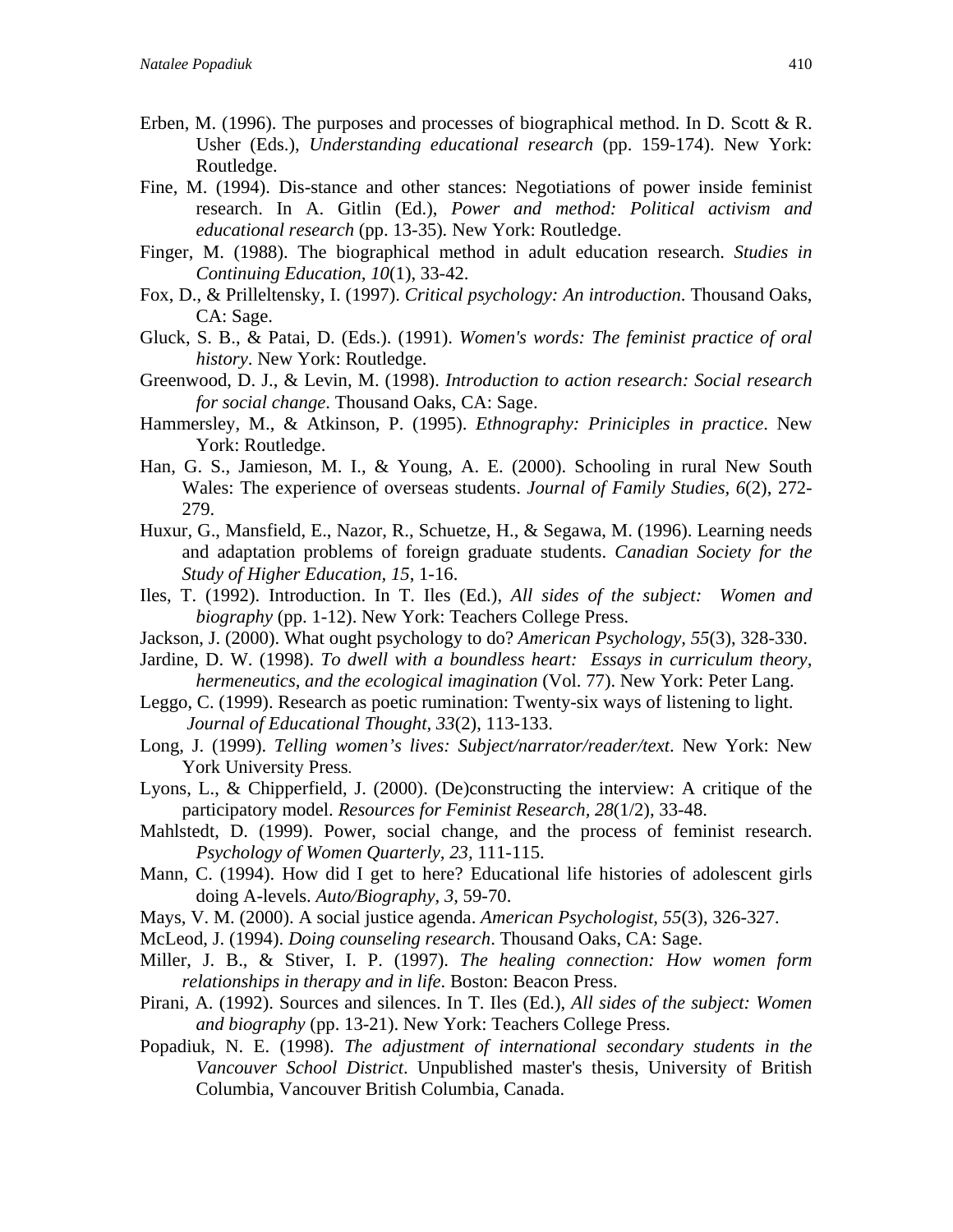- Popadiuk, N. E. (2002). *The lives of women international students in difficult intimate relationships: Personal stories and sociocultural perspectives.* Unpublished doctoral dissertation, University of Calgary, Calgary, Alberta, Canada
- Popadiuk, N. E., & Arthur, N. (2004). Counseling international students in Canadian schools. *International Journal for the Advancement of Counseling, 26*(2), 125- 145.
- Potter, J., & Wetherell, M. (1995). Discourse analysis. In J. A. Smith, R. Harre, & L. VanLangenhove (Eds.), *Rethinking methods in psychology* (pp. 80-92). London: Sage.
- Raphals, L. A. (2002). A woman who understood the rites. In B. W. Van Norden (Ed.), *Confucius and the analects: New essays* (pp. 275-302). New York: Oxford University Press**.**
- Schwandt, T. A. (2000). Three epistemological stances for qualitative inquiry. In N. K. Denzin & Y. S. Lincoln (Eds.), *Handbook of qualitative research* (pp. 189-213). Thousand Oaks, CA: Sage.
- Scott, D., & Usher, R. (1996). *Understanding educational research*. New York: Routledge.
- Shougee, M. (1999). *The experiences, meanings and outcomes of studying abroad: A qualitative multiple-case study*. Unpublished doctoral dissertation, University of Toronto, Toronto, Ontario, Canada.
- Smith, L. M. (1994). Biographical method. In N. K. Denzin & Y. S. Lincoln (Eds.), *Handbook of qualitative research* (pp. 286-305). Thousand Oaks, CA: Sage.
- Strauss, A., & Corbin, J. (1990). *Basics of qualitative research: Grounded theory procedures and techniques*. Newbury Park, CA: Sage.
- Strickland, B. R. (2000) Misassumptions, misadventures, and the misuse of psychology. *American Psychologist, 55*(3), 331-338.
- Taylor, M. (1994). Action research. In P. Banister, E. Burman, I. Parker, M. Taylor, & C. Tindall (Eds.), *Qualitative methods in psychology: A research guide* (pp. 108- 120). Buckingham, England: Open University Press.
- Tierney, W. G. (2000). Undaunted courage: Life history and the postmodern challenge. In N. K. Denzin & Y. S. Lincoln (Eds.), *Handbook of qualitative research* (2nd ed., pp. 537-553). Thousand Oaks, CA: Sage.
- Tomas, A., & Dittmar, H. (1995). The experience of homeless women: An exploration of housing histories and the meaning of home. *Housing Studies, 10*(4), 493-515.
- Tyler, A., & Boxer, D. (1996). Sexual harassment? Cross-cultural/cross-linguistic perspectives. *Discourse & Society, 7*(1), 107-133.
- Usher, P. (1996). Feminist approaches to research. In D. Scott & R. Usher (Eds.), *Understanding educational research* (pp. 120–143). London: Routledge.
- VanderPlaat, M. (1999). Locating the feminist scholar: Relational empowerment and social activism. *Qualitative Health Research, 9*(6), 773–785.